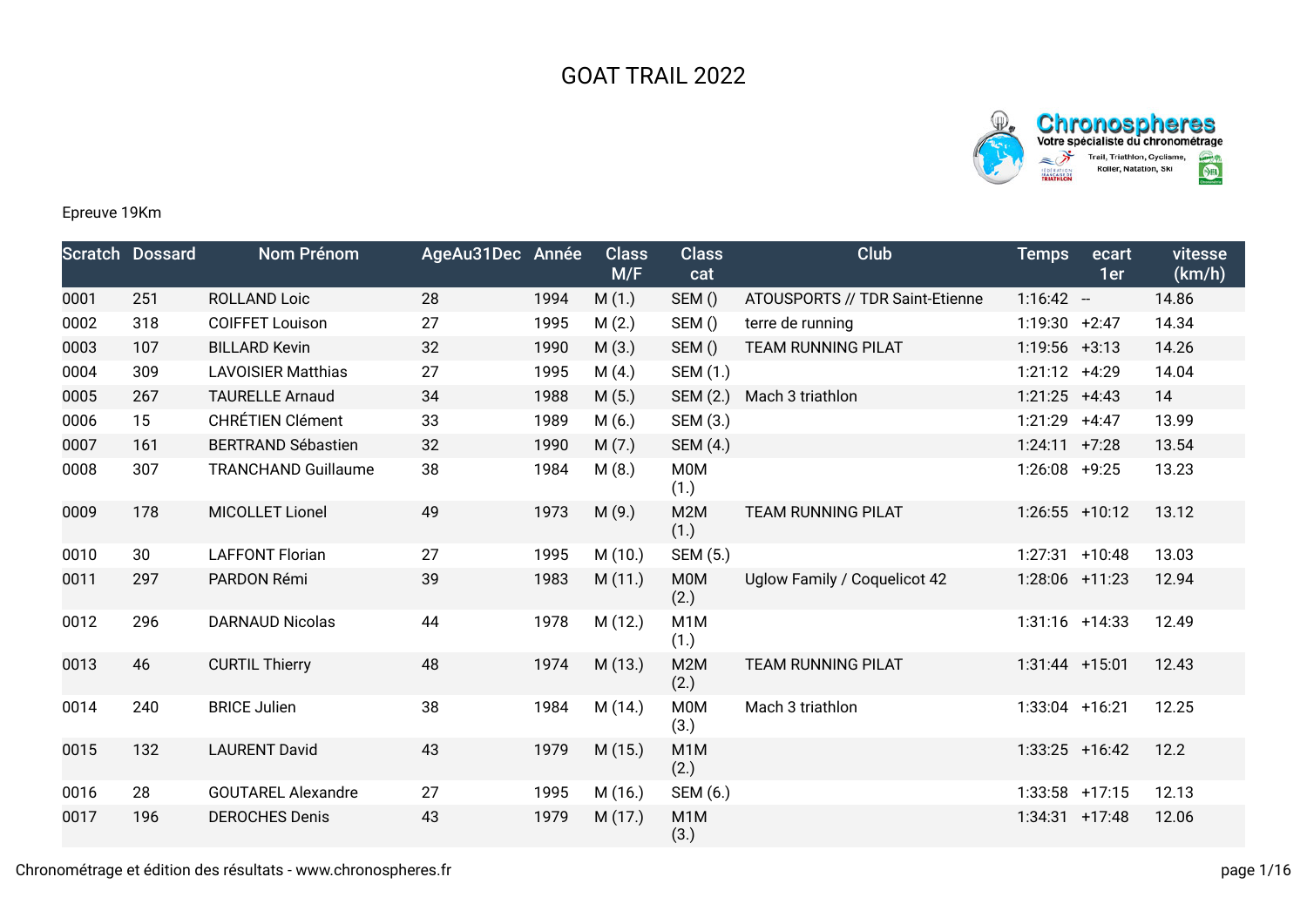|      | <b>Scratch Dossard</b> | <b>Nom Prénom</b>          | AgeAu31Dec Année |      | <b>Class</b><br>M/F | <b>Class</b><br>cat      | <b>Club</b>            | <b>Temps</b>      | ecart<br>1er | vitesse<br>(km/h) |
|------|------------------------|----------------------------|------------------|------|---------------------|--------------------------|------------------------|-------------------|--------------|-------------------|
| 0018 | 230                    | JUILLARD Fabien            | 38               | 1984 | M (18.)             | <b>M0M</b><br>(4.)       | Afa feyzin venissieux  | $1:34:33 + 17:50$ |              | 12.06             |
| 0019 | 246                    | <b>VALENCONY Alexandre</b> | 33               | 1989 | M (19.)             | SEM (7.)                 |                        | $1:34:38$ +17:55  |              | 12.05             |
| 0020 | 204                    | <b>RONDET Cyrille</b>      | 39               | 1983 | M(20.)              | <b>M0M</b><br>(5.)       |                        | $1:34:42$ +17:59  |              | 12.04             |
| 0021 | 96                     | <b>LECUYER Ludovic</b>     | 37               | 1985 | M(21.)              | <b>M0M</b><br>(6.)       |                        | $1:34:47$ +18:04  |              | 12.03             |
| 0022 | 32                     | <b>SEGUIN Hervé</b>        | 50               | 1972 | M (22.)             | <b>МЗМ</b><br>(1.)       | EC Pays du Gier        | $1:35:07$ +18:24  |              | 11.99             |
| 0023 | 51                     | <b>PERRIER Matthieu</b>    | 34               | 1988 | M(23.)              | <b>SEM (8.)</b>          |                        | 1:35:52 +19:09    |              | 11.89             |
| 0024 | 67                     | <b>ARSAC Thomas</b>        | 38               | 1984 | M(24.)              | <b>M0M</b><br>(7.)       | AS Chavanay            | 1:36:21 +19:39    |              | 11.83             |
| 0025 | 9                      | <b>CHOISY Arnaud</b>       | 45               | 1977 | M(25.)              | M2M<br>(3.)              | PONTETRAIL             | $1:36:31 + 19:49$ |              | 11.81             |
| 0026 | 292                    | <b>COIFFET Damien</b>      | 54               | 1968 | M(26.)              | <b>МЗМ</b><br>(2.)       |                        | 1:37:36 +20:54    |              | 11.68             |
| 0027 | 293                    | <b>JALON Maxime</b>        | 39               | 1983 | M(27.)              | <b>M0M</b><br>(8.)       |                        | $1:37:49$ +21:06  |              | 11.65             |
| 0028 | 211                    | <b>CORTES Guillaume</b>    | 36               | 1986 | M (28.)             | <b>M0M</b><br>(9.)       |                        | $1:38:07$ +21:24  |              | 11.62             |
| 0029 | 179                    | <b>RESSEGAIRE Laurent</b>  | 43               | 1979 | M (29.)             | M <sub>1</sub> M<br>(4.) | <b>USOL TRAIL</b>      | $1:38:12 +21:30$  |              | 11.61             |
| 0030 | 133                    | <b>LAURENT Stéphane</b>    | 42               | 1980 | M (30.)             | M <sub>1</sub> M<br>(5.) |                        | $1:38:44$ +22:01  |              | 11.55             |
| 0031 | 268                    | <b>VAUDAINE Philippe</b>   | 51               | 1971 | M(31.)              | <b>МЗМ</b><br>(3.)       |                        | $1:38:58$ +22:15  |              | 11.52             |
| 0032 | 102                    | <b>MIALON Nicolas</b>      | 41               | 1981 | M (32.)             | M <sub>1</sub> M<br>(6.) | <b>CLUB LEO VIENNE</b> | 1:39:02 +22:19    |              | 11.51             |
| 0033 | 261                    | <b>CHAMBON Laurent</b>     | 45               | 1977 | M (33.)             | M2M<br>(4.)              | Courir à Salaise       | $1:39:23 +22:40$  |              | 11.47             |
| 0034 | 192                    | <b>SAHUC Alexis</b>        | 29               | 1993 | M (34.)             | SEM (9.)                 |                        | $1:39:25$ +22:42  |              | 11.47             |
| 0035 | 291                    | <b>VAUQUELIN Nicolas</b>   | 38               | 1984 | M (35.)             | <b>M0M</b><br>(10.)      | courir pour des pommes | $1:39:53$ +23:11  |              | 11.41             |
| 0036 | 201                    | <b>DUMOULIN Pierre</b>     | 45               | 1977 | M (36.)             | M <sub>2</sub> M         | Sous le vent du Pilat  | $1:39:54$ +23:11  |              | 11.41             |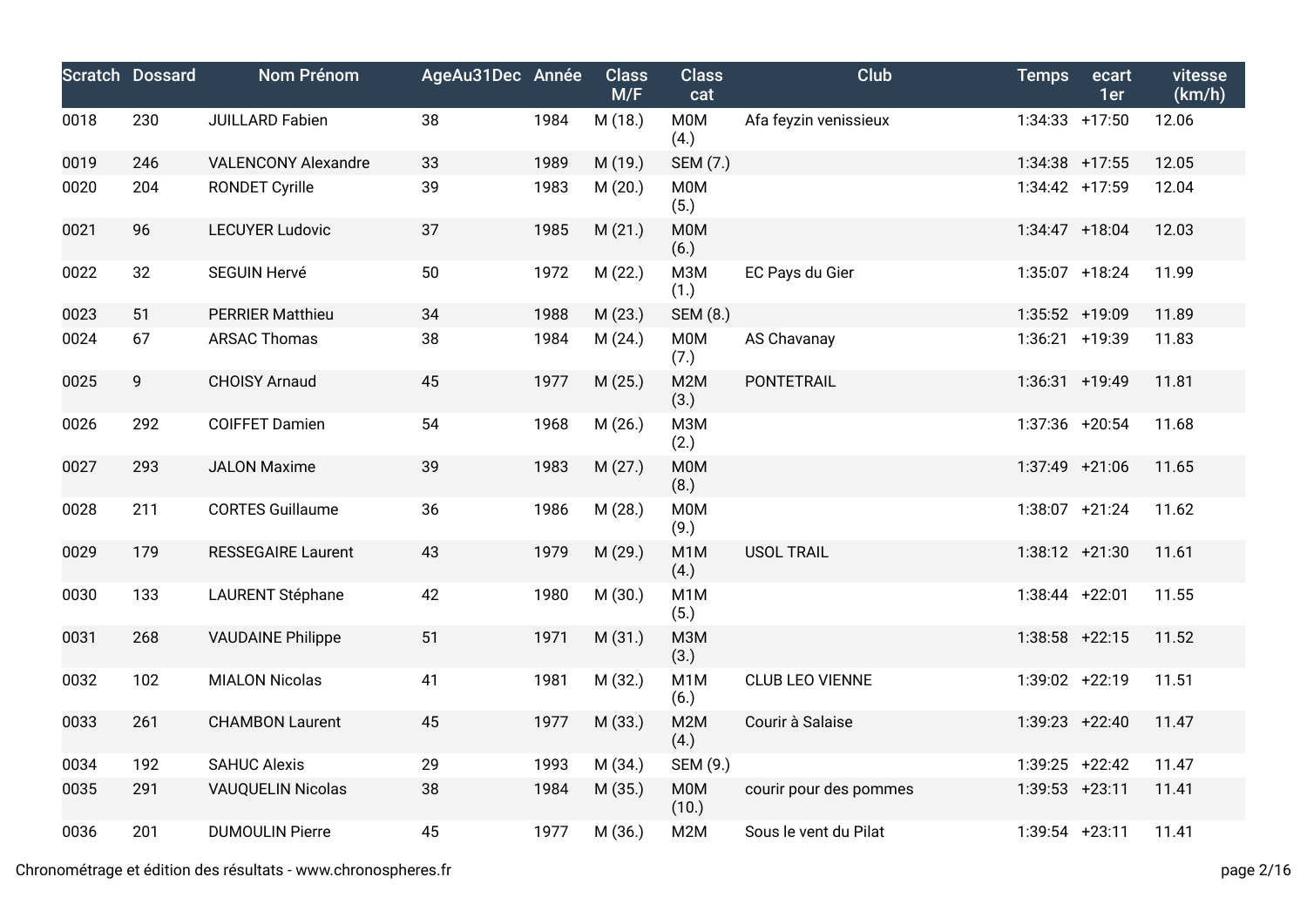|      | <b>Scratch Dossard</b> | <b>Nom Prénom</b>        | AgeAu31Dec Année |      | <b>Class</b><br>M/F | <b>Class</b><br>cat      | <b>Club</b>           | <b>Temps</b>      | ecart<br>1er | vitesse<br>(km/h) |
|------|------------------------|--------------------------|------------------|------|---------------------|--------------------------|-----------------------|-------------------|--------------|-------------------|
|      |                        |                          |                  |      |                     | (5.)                     |                       |                   |              |                   |
| 0037 | 6                      | RACHEDI Jonathan         | 34               | 1988 | M (37.)             | <b>SEM</b><br>(10.)      |                       | $1:39:56$ +23:13  |              | 11.41             |
| 0038 | 169                    | <b>HIPPEAU Luca</b>      | 27               | 1995 | M (38.)             | <b>SEM</b><br>(11.)      |                       | $1:39:58$ +23:15  |              | 11.4              |
| 0039 | 266                    | SOFFIETTI Riccardo       | 34               | 1988 | M (39.)             | <b>SEM</b><br>(12.)      |                       | $1:40:20$ +23:38  |              | 11.36             |
| 0040 | 137                    | <b>PALIX Larry</b>       | 30               | 1992 | M(40.)              | <b>SEM</b><br>(13.)      |                       | $1:41:13 + 24:30$ |              | 11.26             |
| 0041 | 44                     | <b>ROMAND Gael</b>       | 32               | 1990 | M(41.)              | <b>SEM</b><br>(14.)      | <b>JCV</b>            | $1:41:18$ +24:36  |              | 11.25             |
| 0042 | 82                     | <b>THOMAS Michael</b>    | 41               | 1981 | M(42.)              | M <sub>1</sub> M<br>(7.) |                       | $1:41:41 + 24:58$ |              | 11.21             |
| 0043 | 38                     | <b>METGE Cyril</b>       | 42               | 1980 | M(43.)              | M <sub>1</sub> M<br>(8.) |                       | $1:41:47$ +25:05  |              | 11.2              |
| 0044 | 35                     | <b>SEEMANN Remi</b>      | 33               | 1989 | M (44.)             | <b>SEM</b><br>(15.)      | SN CONDRIEU           | $1:42:46$ +26:03  |              | 11.09             |
| 0045 | 233                    | <b>SORDET Amandine</b>   | 37               | 1985 | F(1.)               | MOM()                    | JOGGING CLUB VERANNE  | $1:42:46$ +26:03  |              | 11.09             |
| 0046 | 269                    | <b>COROMPT Thierry</b>   | 52               | 1970 | M (45.)             | M3M<br>(4.)              | Sous le vent du Pilat | 1:42:48 +26:05    |              | 11.09             |
| 0047 | 270                    | ZABBENI Marta            | 28               | 1994 | F(2.)               | SEF()                    |                       | $1:42:52 + 26:09$ |              | 11.08             |
| 0048 | 64                     | CIPRO Ludovic            | 38               | 1984 | M(46.)              | <b>M0M</b><br>(11.)      |                       | $1:43:21 + 26:39$ |              | 11.03             |
| 0049 | 13                     | <b>MOREL Evan</b>        | 21               | 2001 | M(47.)              | ESM (1.)                 |                       | $1:43:48$ +27:05  |              | 10.98             |
| 0050 | 249                    | <b>GONTHIER Davy</b>     | 40               | 1982 | M(48.)              | M <sub>1</sub> M<br>(9.) |                       | $1:44:17$ +27:35  |              | 10.93             |
| 0051 | 310                    | <b>GAUTHIER Malthide</b> | 29               | 1993 | F(3.)               | SEF()                    |                       | $1:44:23 +27:40$  |              | 10.92             |
| 0052 | 141                    | <b>MOROT Martin</b>      | 34               | 1988 | M (49.)             | <b>SEM</b><br>(16.)      |                       | $1:44:35$ +27:52  |              | 10.9              |
| 0053 | 97                     | <b>GUILLON Stephane</b>  | 50               | 1972 | M(50.)              | <b>МЗМ</b><br>(5.)       |                       | $1:44:37$ +27:54  |              | 10.9              |
| 0054 | 218                    | <b>BRUSQ Romain</b>      | 36               | 1986 | M(51.)              | M0M<br>(12.)             | Yayos                 | $1:45:16$ +28:34  |              | 10.83             |
| 0055 | 33                     | <b>JURDIC Pierre</b>     | 37               | 1985 | M(52.)              | <b>M0M</b>               |                       | $1:45:21$ +28:38  |              | 10.82             |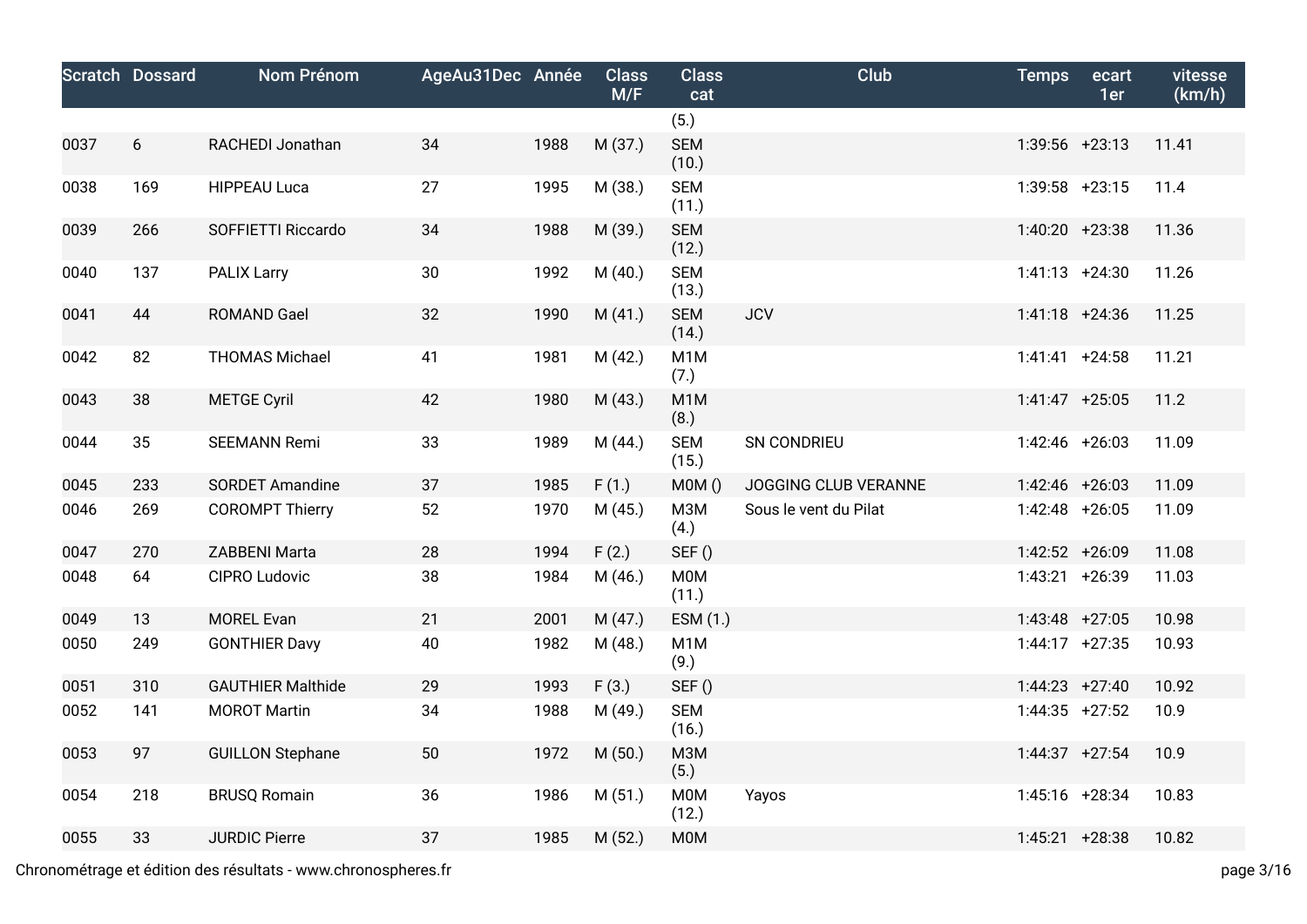|      | <b>Scratch Dossard</b> | <b>Nom Prénom</b>              | AgeAu31Dec Année |      | <b>Class</b><br>M/F | <b>Class</b><br>cat       | Club                    | <b>Temps</b>      | ecart<br>1er | vitesse<br>(km/h) |
|------|------------------------|--------------------------------|------------------|------|---------------------|---------------------------|-------------------------|-------------------|--------------|-------------------|
|      |                        |                                |                  |      |                     | (13.)                     |                         |                   |              |                   |
| 0056 | 111                    | <b>CHAUFOUR Alexis</b>         | 32               | 1990 | M (53.)             | <b>SEM</b><br>(17.)       | Naé Team Sport          | 1:45:43 +29:00    |              | 10.78             |
| 0057 | 27                     | <b>FERREIRA Pierre</b>         | 50               | 1972 | M (54.)             | M3M<br>(6.)               |                         | $1:45:43$ +29:01  |              | 10.78             |
| 0058 | 91                     | PARDON Angélique               | 37               | 1985 | F(4.)               | M0M<br>(1.)               |                         | $1:45:54$ +29:11  |              | 10.76             |
| 0059 | 74                     | <b>MOUTON Bryan</b>            | 25               | 1997 | M (55.)             | <b>SEM</b><br>(18.)       |                         | $1:45:55$ +29:12  |              | 10.76             |
| 0060 | 160                    | <b>BECHERAS Antoine</b>        | 44               | 1978 | M(56.)              | M1M<br>(10.)              | <b>JCV</b>              | 1:45:56 +29:14    |              | 10.76             |
| 0061 | 110                    | <b>THOMMES Maria</b>           | 48               | 1974 | F(5.)               | M2F (1.)                  |                         | $1:45:58$ +29:15  |              | 10.76             |
| 0062 | 247                    | <b>FONDACCI Laurent</b>        | 45               | 1977 | M(57.)              | M2M<br>(6.)               | Jogging Club de Véranne | $1:46:13 + 29:30$ |              | 10.73             |
| 0063 | 162                    | <b>MAISONNAT Damien</b>        | 43               | 1979 | M (58.)             | M <sub>1</sub> M<br>(11.) | <b>SMVT</b>             | $1:46:45$ +30:03  |              | 10.68             |
| 0064 | 50                     | <b>VENDITTELLI Lino gerard</b> | 50               | 1972 | M (59.)             | M3M<br>(7.)               |                         | $1:47:27$ +30:44  |              | 10.61             |
| 0065 | 120                    | <b>TRANCHAND Mathieu</b>       | 38               | 1984 | M(60.)              | <b>M0M</b><br>(14.)       |                         | $1:47:33 + 30:50$ |              | 10.6              |
| 0066 | 129                    | <b>REYNAUD Bruno</b>           | 41               | 1981 | M(61.)              | M <sub>1</sub> M<br>(12.) |                         | $1:47:45$ +31:03  |              | 10.58             |
| 0067 | 150                    | <b>COMTE Loic</b>              | 43               | 1979 | M (62.)             | M <sub>1</sub> M<br>(13.) |                         | $1:47:53$ +31:11  |              | 10.57             |
| 0068 | 11                     | <b>GUYOT Romain</b>            | 45               | 1977 | M (63.)             | M2M<br>(7.)               |                         | $1:48:04$ +31:21  |              | 10.55             |
| 0069 | 226                    | HÉLARY Jérôme                  | 39               | 1983 | M(64.)              | <b>M0M</b><br>(15.)       |                         | $1:48:17$ +31:35  |              | 10.53             |
| 0070 | 149                    | PERRAUD Gabin                  | 31               | 1991 | M (65.)             | <b>SEM</b><br>(19.)       | <b>CLUB LEO VIENNE</b>  | $1:48:19$ +31:36  |              | 10.52             |
| 0071 | 275                    | <b>DURAND Etienne</b>          | 37               | 1985 | M(66.)              | <b>MOM</b><br>(16.)       | courir pour des pommes  | 1:48:46 +32:04    |              | 10.48             |
| 0072 | 185                    | <b>CADY Yoann</b>              | 39               | 1983 | M (67.)             | <b>M0M</b><br>(17.)       |                         | 1:48:48 +32:06    |              | 10.48             |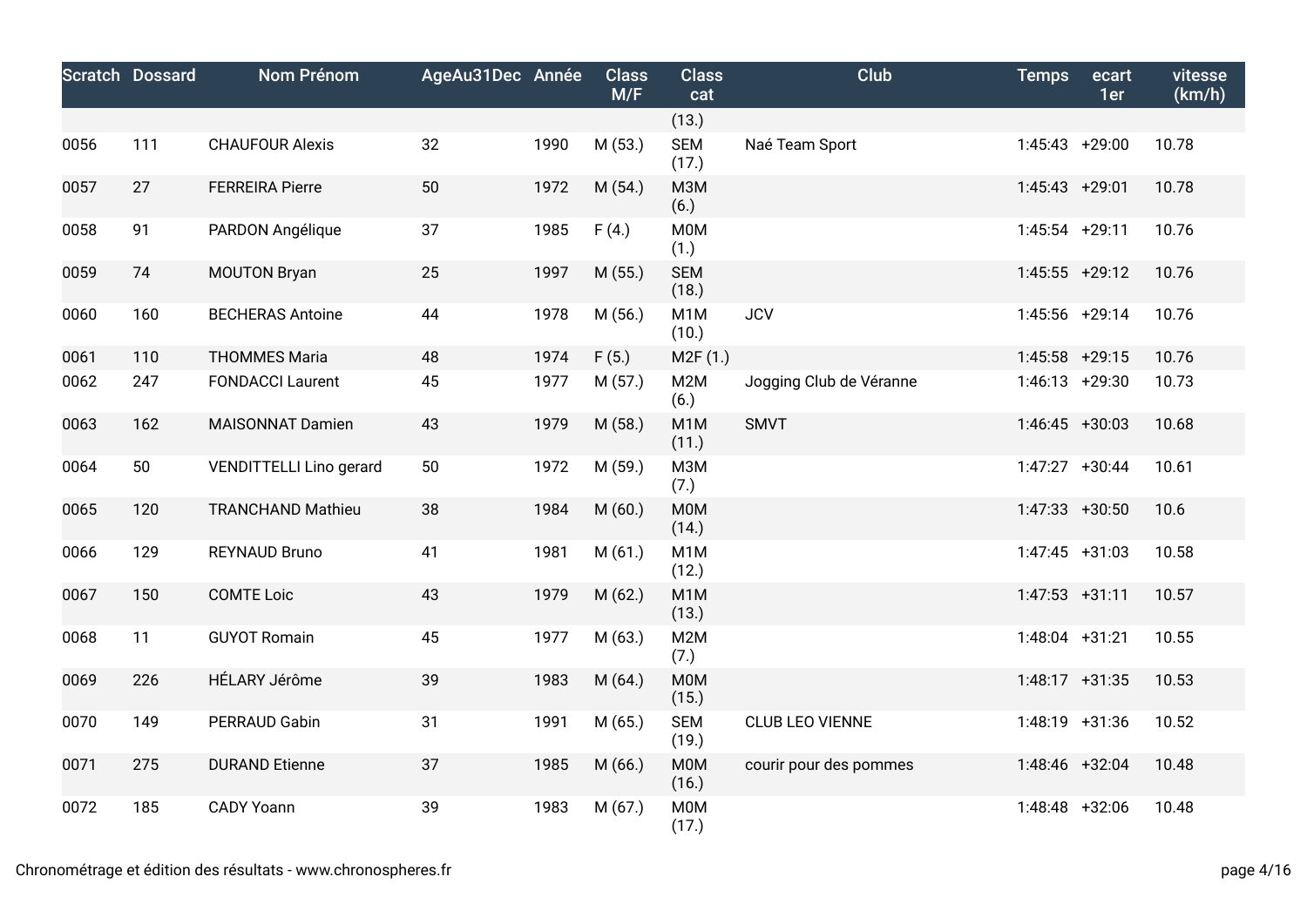|      | <b>Scratch Dossard</b> | Nom Prénom               | AgeAu31Dec Année |      | <b>Class</b><br>M/F | <b>Class</b><br>cat       | <b>Club</b>                               | <b>Temps</b>      | ecart<br>1er | vitesse<br>(km/h) |
|------|------------------------|--------------------------|------------------|------|---------------------|---------------------------|-------------------------------------------|-------------------|--------------|-------------------|
| 0073 | 159                    | <b>CHANSON David</b>     | 50               | 1972 | M (68.)             | <b>МЗМ</b><br>(8.)        |                                           | 1:48:50 +32:07    |              | 10.47             |
| 0074 | 245                    | <b>GOUDARD Emmanuel</b>  | 53               | 1969 | M (69.)             | M3M<br>(9.)               | <b>FOOTING CLUB RAMBERTOIS</b>            | $1:48:51$ +32:08  |              | 10.47             |
| 0075 | 260                    | FALCONNIER Jérémy        | 40               | 1982 | M (70.)             | M <sub>1</sub> M<br>(14.) | PONTETRAIL                                | $1:48:53 +32:10$  |              | 10.47             |
| 0076 | 56                     | <b>DELORME Kevin</b>     | 32               | 1990 | M(71.)              | <b>SEM</b><br>(20.)       |                                           | $1:48:56$ +32:13  |              | 10.46             |
| 0077 | 109                    | <b>MAYANT Sebastien</b>  | 41               | 1981 | M (72.)             | M <sub>1</sub> M<br>(15.) | Jogging Club de Véranne                   | 1:49:00 +32:17    |              | 10.46             |
| 0078 | 147                    | <b>JUTHIER Romain</b>    | 40               | 1982 | M (73.)             | M <sub>1</sub> M<br>(16.) |                                           | $1:49:11 + 32:28$ |              | 10.44             |
| 0079 | 177                    | <b>GUILLAUMIN Roger</b>  | 66               | 1956 | M (74.)             | M6M<br>(1.)               | <b>FOOTING CLUB RAMBERTOIS</b>            | $1:49:13 +32:30$  |              | 10.44             |
| 0080 | 145                    | <b>GUERRY Remy</b>       | 55               | 1967 | M (75.)             | M4M<br>(1.)               | <b>TEAM RUNNING PILAT</b>                 | 1:49:32 +32:49    |              | 10.41             |
| 0081 | 274                    | POULAT Julien            | 41               | 1981 | M (76.)             | M <sub>1</sub> M<br>(17.) |                                           | 1:49:35 +32:52    |              | 10.4              |
| 0082 | 304                    | JOUET-PASTRÉ Rémi        | 24               | 1998 | M (77.)             | <b>SEM</b><br>(21.)       |                                           | $1:49:37$ +32:54  |              | 10.4              |
| 0083 | 142                    | <b>BOYER Dominique</b>   | 49               | 1973 | M (78.)             | M <sub>2</sub> M<br>(8.)  | Tennis de Table de Pélussin               | 1:49:38 +32:55    |              | 10.4              |
| 0084 | 298                    | POIZAT Frederic          | 48               | 1974 | M (79.)             | M2M<br>(9.)               | Poissy tri                                | 1:49:40 +32:57    |              | 10.4              |
| 0085 | 195                    | <b>ROUX Ludovic</b>      | 39               | 1983 | M(80.)              | <b>MOM</b><br>(18.)       | <b>USE</b>                                | $1:50:17$ +33:34  |              | 10.34             |
| 0086 | 265                    | <b>GUAY Olivier</b>      | 49               | 1973 | M(81.)              | M <sub>2</sub> M<br>(10.) | Les foulées de Beauregard /<br>Vourloises | $1:50:24$ +33:41  |              | 10.33             |
| 0087 | 112                    | <b>CLIDASSOU Olivier</b> | 49               | 1973 | M (82.)             | M2M<br>(11.)              |                                           | 1:50:39 +33:56    |              | 10.3              |
| 0088 | 184                    | PETIT Anthony            | 33               | 1989 | M (83.)             | <b>SEM</b><br>(22.)       | <b>ASPG LYON</b>                          | $1:50:40 +33:57$  |              | 10.3              |
| 0089 | 281                    | <b>PERRET Patrice</b>    | 54               | 1968 | M (84.)             | <b>M3M</b><br>(10.)       |                                           | $1:51:19$ +34:37  |              | 10.24             |
| 0090 | 209                    | <b>COLLOT Romain</b>     | 36               | 1986 | M (85.)             | <b>M0M</b>                |                                           | $1:51:28$ +34:45  |              | 10.23             |

Chronométrage et édition des résultats - www.chronospheres.fr page 5/16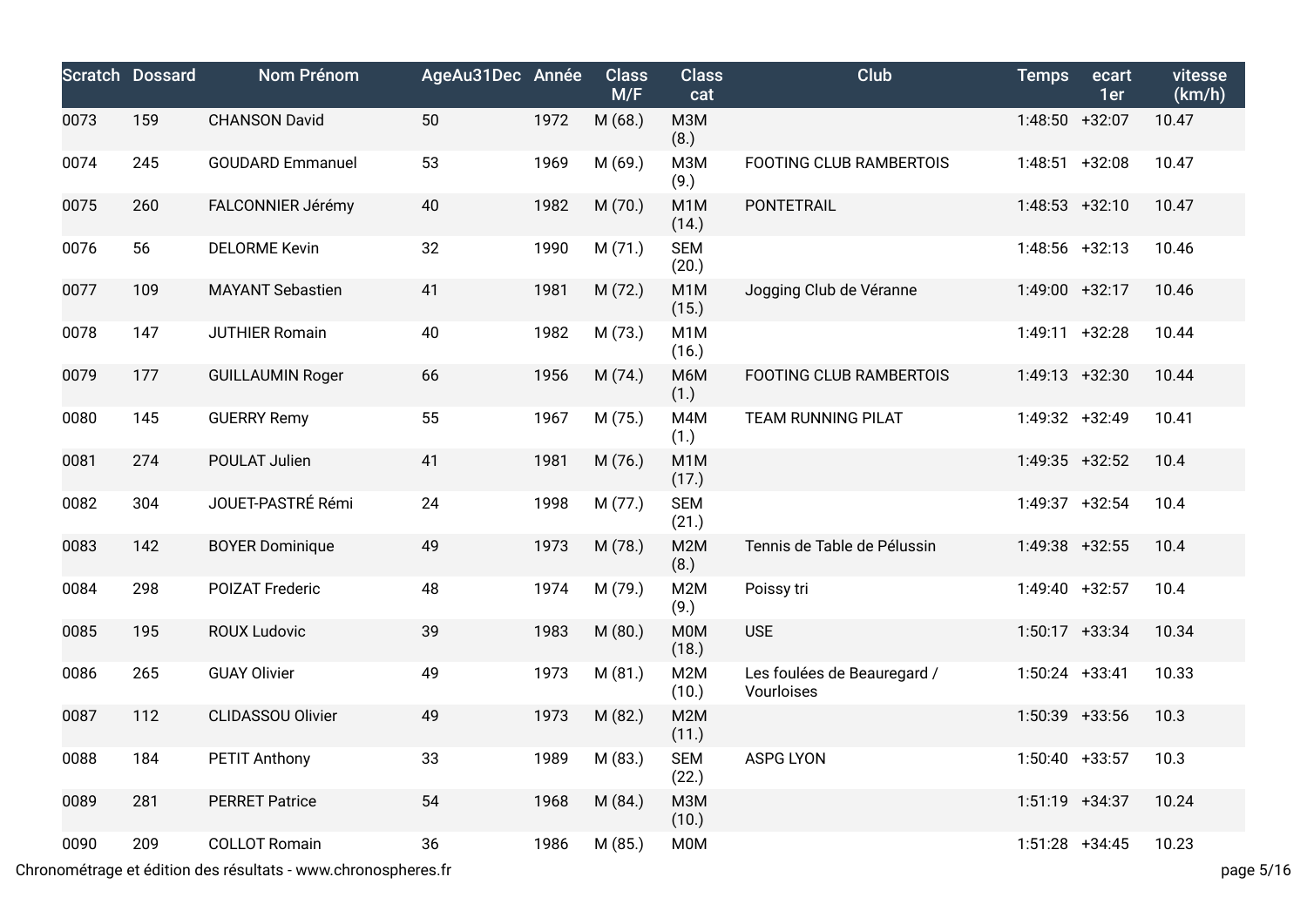|      | <b>Scratch Dossard</b> | <b>Nom Prénom</b>              | AgeAu31Dec Année |      | <b>Class</b><br>M/F | <b>Class</b><br>cat       | <b>Club</b>                    | <b>Temps</b>      | ecart<br>1er | vitesse<br>(km/h) |
|------|------------------------|--------------------------------|------------------|------|---------------------|---------------------------|--------------------------------|-------------------|--------------|-------------------|
|      |                        |                                |                  |      |                     | (19.)                     |                                |                   |              |                   |
| 0091 | 197                    | <b>BOUVAREL Jocelyn</b>        | 40               | 1982 | M (86.)             | M <sub>1</sub> M<br>(18.) | <b>USE</b>                     | $1:51:53$ +35:10  |              | 10.19             |
| 0092 | 259                    | DELÉPINE Jean philippe         | 44               | 1978 | M (87.)             | M <sub>1</sub> M<br>(19.) |                                | $1:51:57$ +35:14  |              | 10.18             |
| 0093 | 55                     | <b>FAURE Quentin</b>           | 36               | 1986 | M (88.)             | <b>M0M</b><br>(20.)       |                                | $1:52:38$ +35:55  |              | 10.12             |
| 0094 | 108                    | <b>TRAN Julien</b>             | 37               | 1985 | M (89.)             | M0M<br>(21.)              | Plaisir de courir / Pontétrail | 1:52:39 +35:56    |              | 10.12             |
| 0095 | 122                    | POCHON Stephane                | 51               | 1971 | M (90.)             | <b>МЗМ</b><br>(11.)       |                                | $1:52:46$ +36:03  |              | 10.11             |
| 0096 | 242                    | <b>JEAN Cécile</b>             | 38               | 1984 | F(6.)               | <b>M0M</b><br>(2.)        |                                | $1:53:00 +36:17$  |              | 10.09             |
| 0097 | 152                    | <b>FAURY Francois</b>          | 32               | 1990 | M (91.)             | <b>SEM</b><br>(23.)       | SN Condrieu                    | 1:53:02 +36:19    |              | 10.09             |
| 0098 | 146                    | <b>DURANTON Yvan</b>           | 36               | 1986 | M (92.)             | <b>M0M</b><br>(22.)       | Ponté Trail                    | 1:53:07 +36:24    |              | 10.08             |
| 0099 | 286                    | <b>FRECENON Maxime</b>         | 30               | 1992 | M (93.)             | <b>SEM</b><br>(24.)       |                                | $1:53:10 + 36:27$ |              | 10.07             |
| 0100 | 187                    | <b>ESCUDIER Frederic</b>       | 39               | 1983 | M (94.)             | M0M<br>(23.)              |                                | $1:53:27$ +36:44  |              | 10.05             |
| 0101 | 144                    | <b>DAHOUMANE Mokrane</b>       | 47               | 1975 | M (95.)             | M2M<br>(12.)              |                                | 1:53:39 +36:56    |              | 10.03             |
| 0102 | 78                     | <b>CREBASSA Emeline</b>        | 25               | 1997 | F(7.)               | SEF (1.)                  |                                | $1:53:44$ +37:01  |              | 10.02             |
| 0103 | 166                    | <b>PERRIN Julien</b>           | 38               | 1984 | M (96.)             | M0M<br>(24.)              | <b>CROSSFIT TERNAY</b>         | $1:53:53$ +37:11  |              | 10.01             |
| 0104 | 172                    | <b>BOEHLER Christophe</b>      | 54               | 1968 | M (97.)             | M3M<br>(12.)              |                                | $1:54:08$ +37:25  |              | 9.99              |
| 0105 | 154                    | GIOL Stéphan                   | 48               | 1974 | M (98.)             | M2M<br>(13.)              | Mach 3 triathlon               | 1:54:09 +37:26    |              | 9.99              |
| 0106 | 257                    | <b>TUPIN-RUBENACH Florence</b> | 54               | 1968 | F(8.)               | M3F (1.)                  | PONTETRAIL                     | $1:54:12 +37:29$  |              | 9.98              |
| 0107 | 283                    | <b>REGNIER Quentin</b>         | 22               | 2000 | M (99.)             | ESM (2.)                  | <b>EMATRAIL</b>                | 1:54:52 +38:09    |              | 9.92              |
| 0108 | 264                    | <b>REGNIER Benoit</b>          | 48               | 1974 | M (100.)            | M2M<br>(14.)              | <b>ASTAG</b>                   | $1:54:52 +38:10$  |              | 9.92              |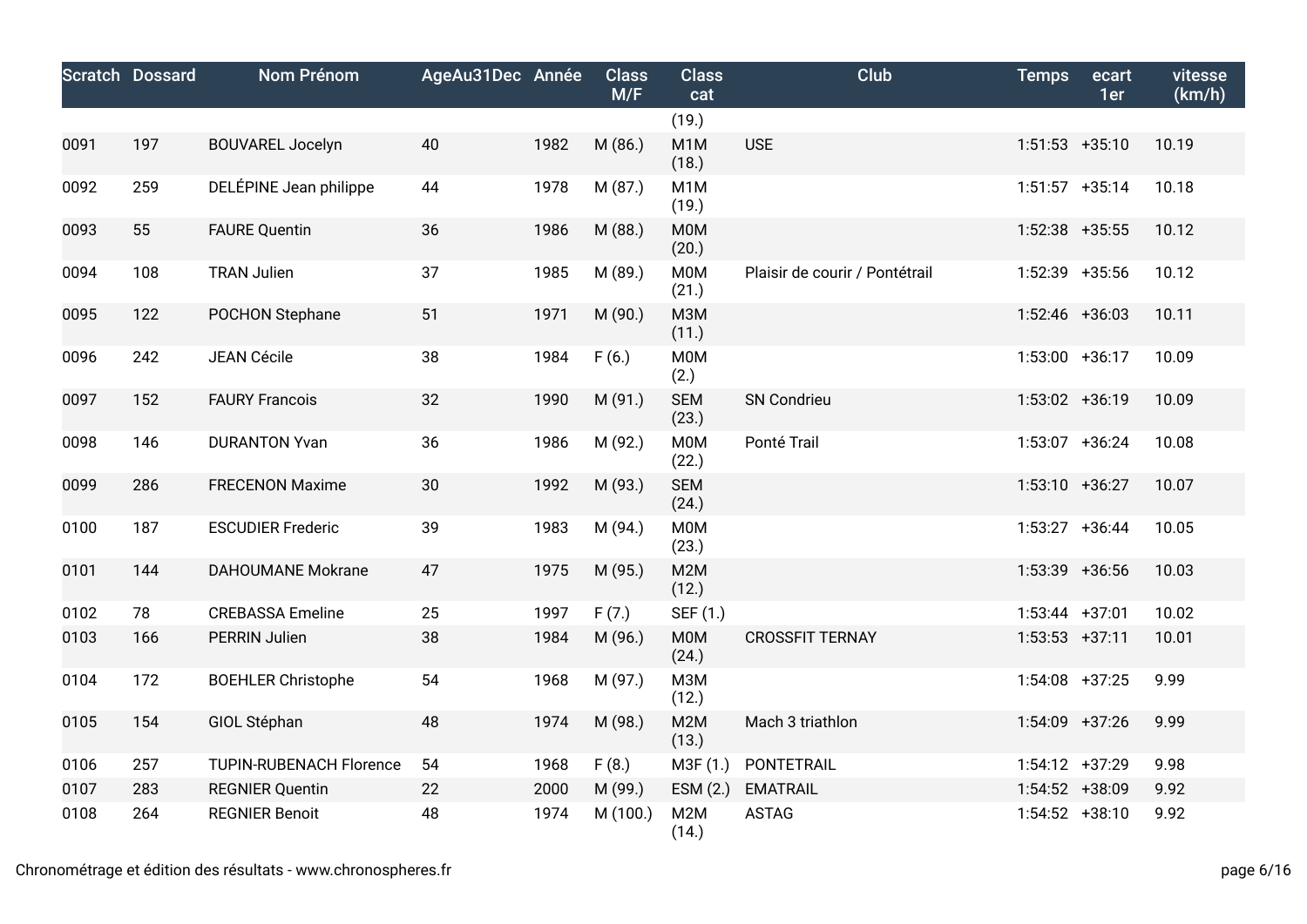|      | <b>Scratch Dossard</b> | Nom Prénom                | AgeAu31Dec Année |      | <b>Class</b><br>M/F | <b>Class</b><br>cat       | Club                                                      | <b>Temps</b>      | ecart<br>1er | vitesse<br>(km/h) |
|------|------------------------|---------------------------|------------------|------|---------------------|---------------------------|-----------------------------------------------------------|-------------------|--------------|-------------------|
| 0109 | 188                    | <b>GASTEAU Thibaut</b>    | 41               | 1981 | M (101.)            | M <sub>1</sub> M<br>(20.) | <b>USOL TRAIL</b>                                         | 1:55:06 +38:23    |              | 9.9               |
| 0110 | 21                     | MINIÈRE Clément           | 40               | 1982 | M (102.)            | M <sub>1</sub> M<br>(21.) |                                                           | 1:55:06 +38:23    |              | 9.9               |
| 0111 | 205                    | <b>GIRODET Lionel</b>     | 48               | 1974 | M (103.)            | M2M<br>(15.)              |                                                           | $1:55:08$ +38:25  |              | 9.9               |
| 0112 | 308                    | <b>CHANDIVERT Yannick</b> | 42               | 1980 | M (104.)            | M <sub>1</sub> M<br>(22.) | us joigny                                                 | 1:55:09 +38:26    |              | 9.9               |
| 0113 | 253                    | <b>BOLIS Karine</b>       | 49               | 1973 | F(9.)               | M2F (2.)                  | <b>TEAM RUNNIG PILAT</b>                                  | $1:55:10 + 38:27$ |              | 9.9               |
| 0114 | 254                    | <b>BOLIS J.claude</b>     | 53               | 1969 | M (105.)            | <b>МЗМ</b><br>(13.)       | <b>TEAM RUNNING PILAT</b>                                 | $1:55:10 + 38:28$ |              | 9.9               |
| 0115 | 256                    | <b>MENTION Patrick</b>    | 56               | 1966 | M (106.)            | M4M<br>(2.)               | Du Suzon à la Varèze                                      | $1:55:26$ +38:43  |              | 9.87              |
| 0116 | 311                    | <b>BERTHELOT Jérôme</b>   | 47               | 1975 | M (107.)            | M2M<br>(16.)              |                                                           | $1:55:37$ +38:55  |              | 9.86              |
| 0117 | 167                    | <b>PARPETTE Lucie</b>     | 23               | 1999 | F(10.)              | SEF (2.)                  | <b>Team Spode</b>                                         | $1:55:58$ +39:15  |              | 9.83              |
| 0118 | 301                    | <b>MALLECOUR Damien</b>   | 40               | 1982 | M (108.)            | M <sub>1</sub> M<br>(23.) |                                                           | 1:56:07 +39:24    |              | 9.82              |
| 0119 | 65                     | <b>CHATAIN Vincent</b>    | 45               | 1977 | M (109.)            | M2M<br>(17.)              | <b>USSON SPORT NATURE -</b><br><b>ASSOCIATION EURECAH</b> | $1:56:08$ +39:26  |              | 9.81              |
| 0120 | 106                    | <b>HAROUD Julien</b>      | 33               | 1989 | M (110.)            | <b>SEM</b><br>(25.)       |                                                           | $1:56:28$ +39:45  |              | 9.79              |
| 0121 | 72                     | <b>BERBEY Gilles</b>      | 65               | 1957 | M (111.)            | M6M<br>(2.)               |                                                           | $1:56:33 +39:50$  |              | 9.78              |
| 0122 | 206                    | <b>PONTON Laurent</b>     | 35               | 1987 | M (112.)            | M0M<br>(25.)              |                                                           | 1:56:39 +39:56    |              | 9.77              |
| 0123 | 194                    | <b>HENQUINET Nathalie</b> | 50               | 1972 | F(11.)              | M3F (2.)                  | PONTETRAIL                                                | $1:56:55$ +40:13  |              | 9.75              |
| 0124 | 41                     | <b>HILAIRE Frédéric</b>   | 48               | 1974 | M (113.)            | M2M<br>(18.)              |                                                           | $1:56:56$ +40:13  |              | 9.75              |
| 0125 | 40                     | <b>DUGARET Laurent</b>    | 52               | 1970 | M (114.)            | МЗМ<br>(14.)              | échappée des bords de loire                               | $1:56:56$ +40:13  |              | 9.75              |
| 0126 | 139                    | <b>GIRAUD Christian</b>   | 53               | 1969 | M (115.)            | M3M<br>(15.)              |                                                           | $1:56:57$ +40:14  |              | 9.75              |
| 0127 | 62                     | <b>GUENOT Guillaume</b>   | 50               | 1972 | M (116.)            | M3M                       | <b>SPAC</b>                                               | 1:57:32 +40:49    |              | 9.7               |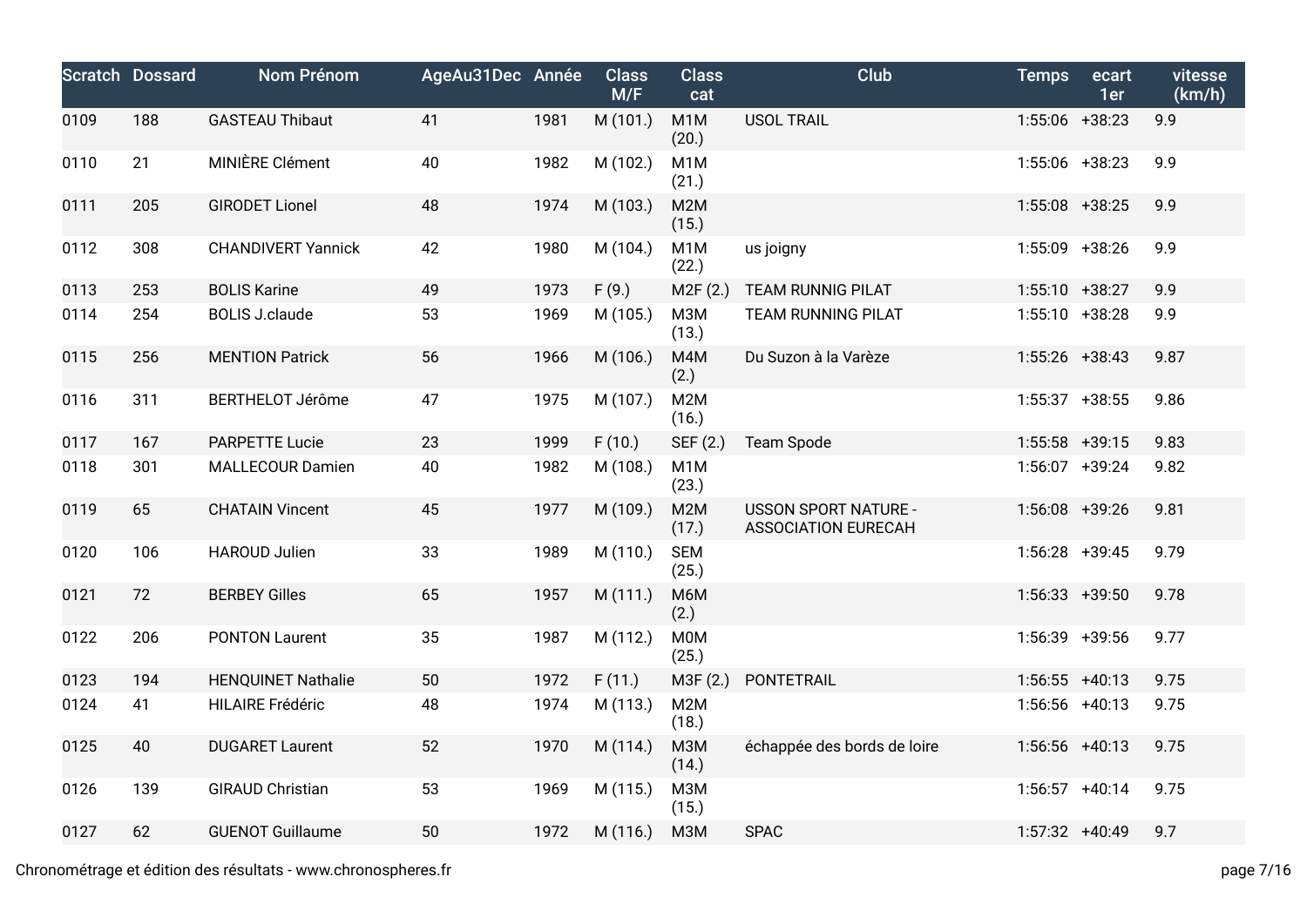|      | <b>Scratch Dossard</b> | Nom Prénom                                    | AgeAu31Dec Année |      | <b>Class</b><br>M/F | <b>Class</b><br>cat       | Club                           | <b>Temps</b>     | ecart<br>1er | vitesse<br>(km/h) |
|------|------------------------|-----------------------------------------------|------------------|------|---------------------|---------------------------|--------------------------------|------------------|--------------|-------------------|
|      |                        |                                               |                  |      |                     | (16.)                     |                                |                  |              |                   |
| 0128 | 228                    | <b>GIRAUD Laurent</b>                         | 49               | 1973 | M (117.)            | M2M<br>(19.)              | CASCOL                         | $1:57:34$ +40:51 |              | 9.7               |
| 0129 | 227                    | ROMEAS Céline                                 | 41               | 1981 | F(12.)              | M1F(1.)                   | CASCOL                         | $1:57:34$ +40:51 |              | 9.7               |
| 0130 | 285                    | <b>FAYNEL Fabrice</b>                         | 51               | 1971 | M (118.)            | <b>МЗМ</b><br>(17.)       | LES FOULEES DE BEAUREGARD      | $1:57:41$ +40:59 |              | 9.69              |
| 0131 | 25                     | ROUCHET Jean-Baptiste                         | 34               | 1988 | M (119.)            | <b>SEM</b><br>(26.)       |                                | $1:57:46$ +41:03 |              | 9.68              |
| 0132 | 23                     | <b>GUILLAUME Victor</b>                       | 35               | 1987 | M (120.)            | M0M<br>(26.)              |                                | $1:57:47$ +41:04 |              | 9.68              |
| 0133 | 20                     | <b>MAS Francois</b>                           | 43               | 1979 | M(121.)             | M1M<br>(24.)              |                                | $1:58:14$ +41:32 |              | 9.64              |
| 0134 | 199                    | JOUBERT Anthony                               | 20               | 2002 | M (122.)            | ESM (3.)                  |                                | $1:58:21 +41:38$ |              | 9.63              |
| 0135 | 316                    | <b>VALLIN Amandine</b>                        | 30               | 1992 | F(13.)              | SEF (3.)                  | Du Suzon à la Varèze           | $1:58:23 +41:40$ |              | 9.63              |
| 0136 | 262                    | <b>DEYMONNAZ Pierrick</b>                     | 43               | 1979 | M (123.)            | M <sub>1</sub> M<br>(25.) | <b>PONTETRAIL</b>              | $1:58:24$ +41:42 |              | 9.63              |
| 0137 | 89                     | <b>CAULIER Francois-</b><br>Guillaume.caulier | 40               | 1982 | M (124.)            | M <sub>1</sub> M<br>(26.) |                                | $1:58:26$ +41:43 |              | 9.63              |
| 0138 | 73                     | <b>DREVETON Laureen</b>                       | 39               | 1983 | F(14.)              | M0M<br>(3.)               | Ponté Trail                    | $1:58:28$ +41:46 |              | 9.62              |
| 0139 | 14                     | <b>VINCENDON Remy</b>                         | 35               | 1987 | M (125.)            | <b>M0M</b><br>(27.)       |                                | $1:58:54$ +42:12 |              | 9.59              |
| 0140 | 294                    | <b>DEFAIT Christophe</b>                      | 47               | 1975 | M (126.)            | M2M<br>(20.)              |                                | $1:59:00$ +42:18 |              | 9.58              |
| 0141 | 299                    | <b>NOOHI Satine</b>                           | 27               | 1995 | F(15.)              | SEF (4.)                  |                                | $1:59:07$ +42:24 |              | 9.57              |
| 0142 | 48                     | <b>CONDEMINE Florent</b>                      | 39               | 1983 | M (127.)            | <b>M0M</b><br>(28.)       |                                | 1:59:08 +42:26   |              | 9.57              |
| 0143 | 300                    | MARGERIDOU Allan                              | 23               | 1999 | M (128.)            | <b>SEM</b><br>(27.)       |                                | 1:59:20 +42:38   |              | 9.55              |
| 0144 | 143                    | <b>DELEUZE Aymeric</b>                        | 34               | 1988 | M (129.)            | <b>SEM</b><br>(28.)       | <b>FOOTING CLUB RAMBERTOIS</b> | $1:59:23 +42:40$ |              | 9.55              |
| 0145 | 232                    | ZITO Sandy                                    | 49               | 1973 | M (130.)            | M2M<br>(21.)              |                                | 1:59:38 +42:55   |              | 9.53              |
| 0146 | 5                      | MAZARGUIL Aurélie                             | 43               | 1979 | F(16.)              | M1F (2.)                  |                                | $1:59:47$ +43:05 |              | 9.52              |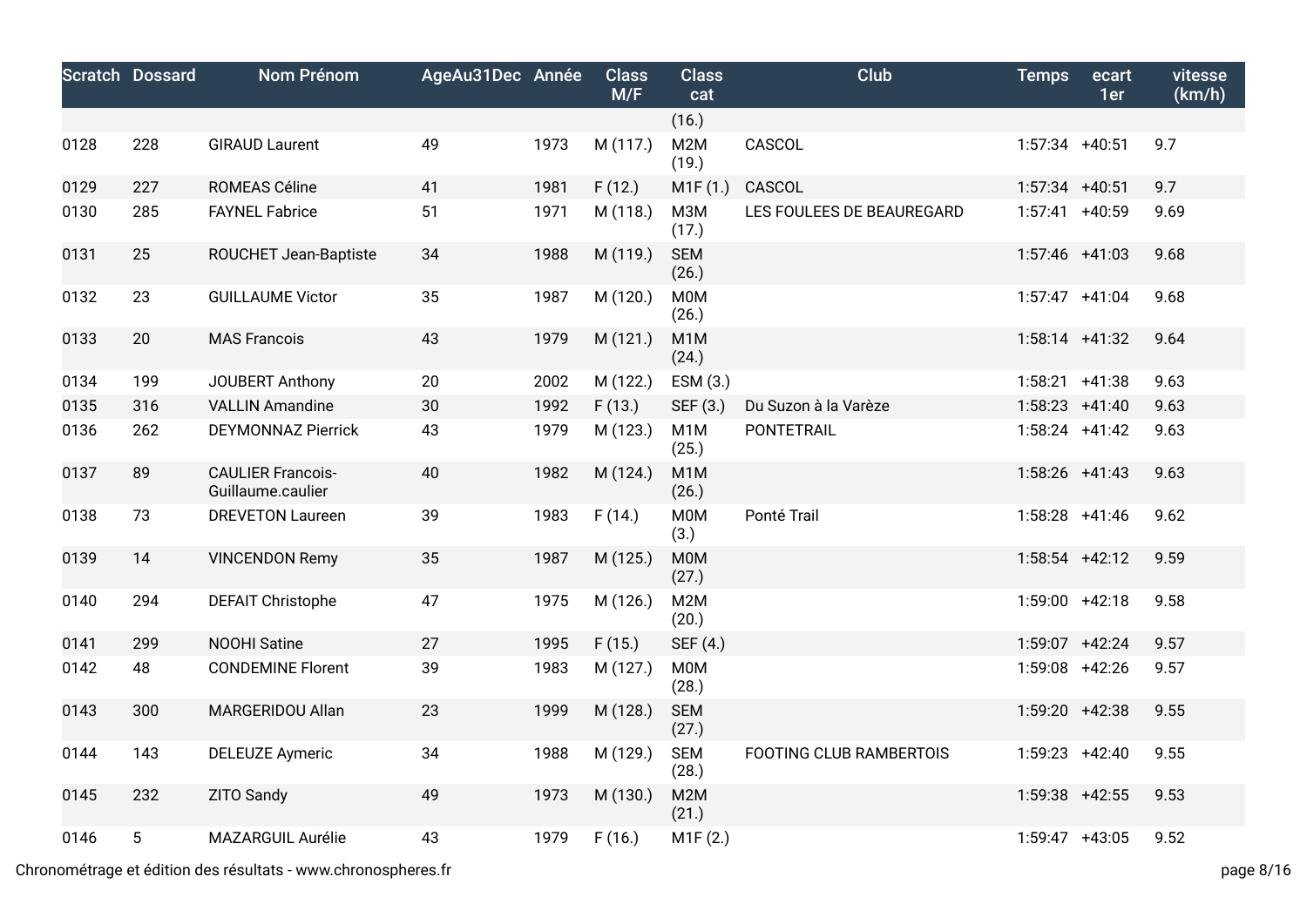|      | <b>Scratch Dossard</b> | Nom Prénom                    | AgeAu31Dec Année |      | <b>Class</b><br>M/F | <b>Class</b><br>cat       | Club                           | <b>Temps</b>     | ecart<br>1er | vitesse<br>(km/h) |
|------|------------------------|-------------------------------|------------------|------|---------------------|---------------------------|--------------------------------|------------------|--------------|-------------------|
| 0147 | 124                    | PASINATO Bruno                | 65               | 1957 | M (131.)            | M6M<br>(3.)               | Cool joggers                   | 1:59:59 +43:16   |              | 9.5               |
| 0148 | 287                    | LE CALVEZ Bastien             | 31               | 1991 | M (132.)            | <b>SEM</b><br>(29.)       |                                | 2:00:14 +43:32   |              | 9.48              |
| 0149 | 288                    | PALAVIT Cécile                | 31               | 1991 | F(17.)              | SEF (5.)                  |                                | $2:00:15$ +43:32 |              | 9.48              |
| 0150 | 263                    | <b>BARNARD Lionel</b>         | 45               | 1977 | M (133.)            | M2M<br>(22.)              |                                | $2:00:26$ +43:43 |              | 9.47              |
| 0151 | 207                    | MÉLINON Fabienne              | 49               | 1973 | F(18.)              | M2F (3.)                  | Courir à Salaise               | $2:00:32 +43:50$ |              | 9.46              |
| 0152 | 250                    | <b>GAUCHER Francis</b>        | 38               | 1984 | M (134.)            | <b>M0M</b><br>(29.)       |                                | $2:00:43 +44:00$ |              | 9.44              |
| 0153 | 200                    | <b>VERCELLIS Charles</b>      | 44               | 1978 | M (135.)            | M <sub>1</sub> M<br>(27.) |                                | 2:00:52 +44:09   |              | 9.43              |
| 0154 | 284                    | <b>RADIX Lucie</b>            | 24               | 1998 | F(19.)              | SEF (6.)                  | Viriat Marathon                | $2:01:03$ +44:20 |              | 9.42              |
| 0155 | 186                    | <b>RECHE Frederic</b>         | 37               | 1985 | M (136.)            | <b>M0M</b><br>(30.)       |                                | 2:01:06 +44:23   |              | 9.41              |
| 0156 | 83                     | <b>THOMAS Anna</b>            | 39               | 1983 | F(20.)              | <b>M0M</b><br>(4.)        |                                | $2:01:16$ +44:33 |              | 9.4               |
| 0157 | 258                    | <b>KUHN Thomas</b>            | 49               | 1973 | M (137.)            | M2M<br>(23.)              |                                | $2:01:28$ +44:46 |              | 9.38              |
| 0158 | 277                    | <b>CHAVOT Lilian</b>          | 35               | 1987 | M (138.)            | M0M<br>(31.)              |                                | $2:01:54$ +45:12 |              | 9.35              |
| 0159 | 235                    | <b>BONNEVIALLE Christophe</b> | 54               | 1968 | M (139.)            | <b>МЗМ</b><br>(18.)       | Sang Pour Sang Sport           | $2:01:58$ +45:15 |              | 9.35              |
| 0160 | 224                    | <b>GUICHARDON Serge</b>       | 68               | 1954 | M (140.)            | M6M<br>(4.)               | <b>Cool Joggers Givors</b>     | 2:02:09 +45:27   |              | 9.33              |
| 0161 | 155                    | <b>GRAIL Franck</b>           | 51               | 1971 | M (141.)            | <b>МЗМ</b><br>(19.)       | <b>FOOTING CLUB RAMBERTOIS</b> | 2:02:19 +45:36   |              | 9.32              |
| 0162 | 210                    | <b>ROBIN Cyrille</b>          | 52               | 1970 | M (142.)            | <b>МЗМ</b><br>(20.)       | <b>USOL TRAIL</b>              | 2:02:39 +45:57   |              | 9.29              |
| 0163 | 19                     | <b>DUPUY Lucas</b>            | 33               | 1989 | M (143.)            | <b>SEM</b><br>(30.)       |                                | $2:02:43$ +46:00 |              | 9.29              |
| 0164 | 16                     | <b>VILLANI Fabrice</b>        | 42               | 1980 | M (144.)            | M <sub>1</sub> M<br>(28.) |                                | $2:02:55$ +46:12 |              | 9.27              |
| 0165 | 225                    | <b>BONNETON Benoît</b>        | 28               | 1994 | M (145.)            | <b>SEM</b>                |                                | $2:03:00$ +46:17 |              | 9.27              |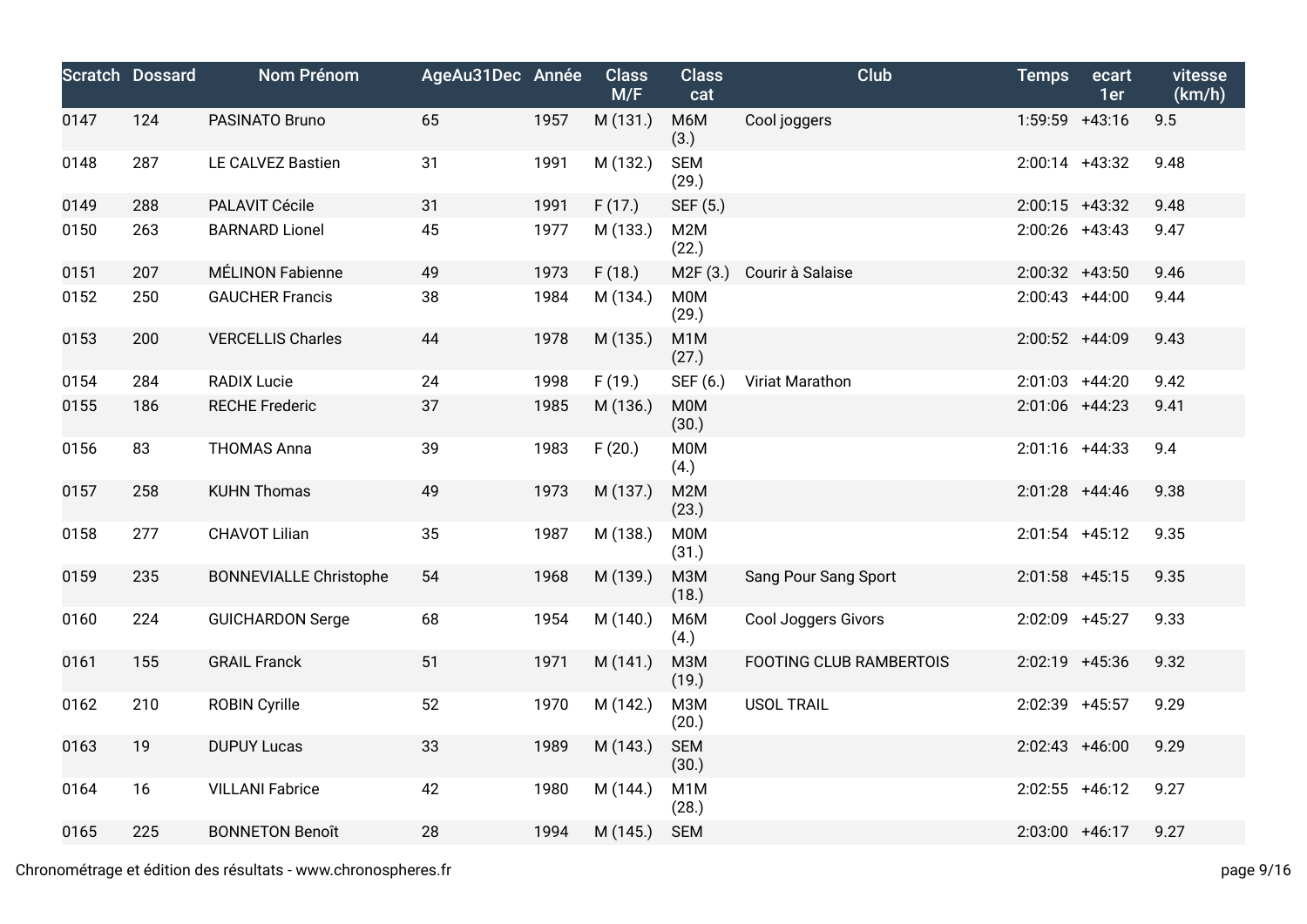|      | <b>Scratch Dossard</b> | Nom Prénom                 | AgeAu31Dec Année |      | <b>Class</b><br>M/F | <b>Class</b><br>cat       | Club                    | <b>Temps</b>      | ecart<br>1er | vitesse<br>(km/h) |
|------|------------------------|----------------------------|------------------|------|---------------------|---------------------------|-------------------------|-------------------|--------------|-------------------|
|      |                        |                            |                  |      |                     | (31.)                     |                         |                   |              |                   |
| 0166 | 272                    | DEPLANTE Jérôme            | 33               | 1989 | M (146.)            | <b>SEM</b><br>(32.)       |                         | $2:03:01$ +46:18  |              | 9.27              |
| 0167 | 31                     | <b>JURDIC Bertrand</b>     | 39               | 1983 | M (147.)            | <b>M0M</b><br>(32.)       |                         | $2:03:01$ +46:18  |              | 9.27              |
| 0168 | 118                    | <b>MEVEL Patrick</b>       | 63               | 1959 | M (148.)            | M <sub>5</sub> M<br>(1.)  |                         | 2:03:06 +46:23    |              | 9.26              |
| 0169 | 135                    | <b>BADIN Jean-Claude</b>   | 69               | 1953 | M (149.)            | M6M<br>(5.)               | Jogging club de véranne | $2:03:15$ +46:32  |              | 9.25              |
| 0170 | 140                    | <b>GARAN Julie</b>         | 40               | 1982 | F(21.)              | M1F(3.)                   | <b>JCV</b>              | $2:03:15$ +46:32  |              | 9.25              |
| 0171 | 71                     | <b>COURION Nicolas</b>     | 35               | 1987 | M (150.)            | M0M<br>(33.)              |                         | $2:03:40 +46:58$  |              | 9.22              |
| 0172 | 92                     | <b>FLACHER Gregory</b>     | 41               | 1981 | M (151.)            | M1M<br>(29.)              |                         | $2:03:42$ +46:59  |              | 9.22              |
| 0173 | 125                    | <b>MARION Clémence</b>     | 28               | 1994 | F(22.)              | SEF (7.)                  |                         | 2:03:42 +46:59    |              | 9.22              |
| 0174 | 306                    | <b>DEVEZ Thomas</b>        | 29               | 1993 | M (152.)            | <b>SEM</b><br>(33.)       |                         | $2:03:53$ +47:11  |              | 9.2               |
| 0175 | 157                    | <b>BOURRIN Annaelle</b>    | 30               | 1992 | F(23.)              | SEF (8.)                  |                         | $2:04:11 + 47:28$ |              | 9.18              |
| 0176 | 221                    | <b>MARTIN Cécile</b>       | 38               | 1984 | F(24.)              | <b>M0M</b><br>(5.)        | <b>Adidas Runners</b>   | $2:04:50 +48:07$  |              | 9.13              |
| 0177 | 29                     | PARRADO Amaury             | 36               | 1986 | M (153.)            | M0M<br>(34.)              |                         | 2:04:52 +48:09    |              | 9.13              |
| 0178 | 94                     | PONCET Raphaël             | 51               | 1971 | M (154.)            | <b>МЗМ</b><br>(21.)       | <b>BSC</b>              | $2:04:53$ +48:11  |              | 9.13              |
| 0179 | 127                    | <b>AUVINET Cyrille</b>     | 45               | 1977 | M (155.)            | M2M<br>(24.)              |                         | 2:05:02 +48:19    |              | 9.12              |
| 0180 | $\overline{2}$         | SIBUE Sébastien            | 42               | 1980 | M (156.)            | M <sub>1</sub> M<br>(30.) |                         | 2:05:20 +48:37    |              | 9.1               |
| 0181 | 84                     | <b>VALLET Romain</b>       | 30               | 1992 | M (157.)            | <b>SEM</b><br>(34.)       |                         | $2:05:33$ +48:50  |              | 9.08              |
| 0182 | 165                    | <b>BERCHU Valerie</b>      | 47               | 1975 | F(25.)              | M2F(4.)                   | <b>Galante Energies</b> | 2:05:39 +48:56    |              | 9.07              |
| 0183 | 271                    | <b>VINCENDON Gary</b>      | 39               | 1983 | M (158.)            | M0M<br>(35.)              |                         | 2:06:00 +49:17    |              | 9.05              |
| 0184 | 180                    | <b>RESSEGAIRE Sandrine</b> | 48               | 1974 | F(26.)              | M <sub>2</sub> F (5.)     | <b>USOL TRAIL</b>       | $2:06:21$ +49:38  |              | 9.02              |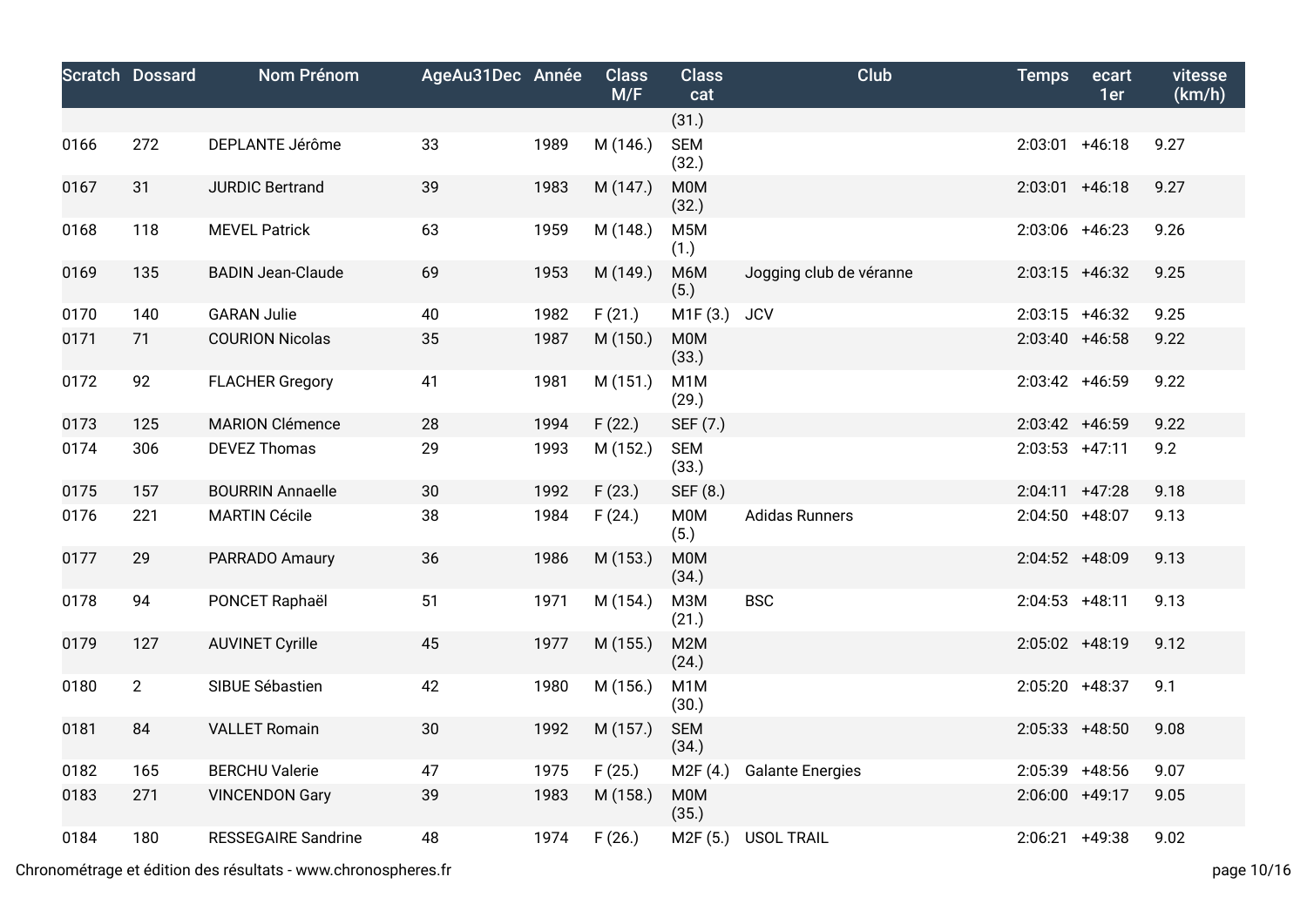|      | <b>Scratch Dossard</b> | Nom Prénom                  | AgeAu31Dec Année |      | <b>Class</b><br>M/F | <b>Class</b><br>cat       | Club                           | <b>Temps</b>      | ecart<br>1er | vitesse<br>(km/h) |
|------|------------------------|-----------------------------|------------------|------|---------------------|---------------------------|--------------------------------|-------------------|--------------|-------------------|
| 0185 | 43                     | <b>VEXENAT Pierre</b>       | 38               | 1984 | M (159.)            | <b>M0M</b><br>(36.)       |                                | $2:06:46$ +50:03  |              | 8.99              |
| 0186 | 229                    | <b>BEAL Mickael</b>         | 42               | 1980 | M (160.)            | M <sub>1</sub> M<br>(31.) |                                | 2:06:46 +50:04    |              | 8.99              |
| 0187 | 191                    | <b>DELRUE Alexandre</b>     | 40               | 1982 | M (161.)            | M <sub>1</sub> M<br>(32.) |                                | $2:06:50 + 50:07$ |              | 8.99              |
| 0188 | 37                     | <b>BONDAZ Gabriel</b>       | 38               | 1984 | M (162.)            | <b>M0M</b><br>(37.)       |                                | $2:06:56$ +50:13  |              | 8.98              |
| 0189 | 70                     | <b>MONTY Magalie</b>        | 34               | 1988 | F(27.)              | SEF (9.)                  |                                | 2:07:07 +50:25    |              | 8.97              |
| 0190 | 216                    | <b>COLLOMB Aurélien</b>     | 40               | 1982 | M (163.)            | M <sub>1</sub> M<br>(33.) |                                | 2:07:37 +50:54    |              | 8.93              |
| 0191 | 42                     | <b>BALBERINI Lea</b>        | 28               | 1994 | F(28.)              | <b>SEF</b><br>(10.)       |                                | 2:07:40 +50:57    |              | 8.93              |
| 0192 | 231                    | PERRIN Hervé                | 48               | 1974 | M (164.)            | M2M<br>(25.)              |                                | $2:07:59$ +51:16  |              | 8.91              |
| 0193 | 278                    | <b>CHATAGNON Fabien</b>     | 42               | 1980 | M (165.)            | M <sub>1</sub> M<br>(34.) | <b>Corbas Running</b>          | $2:08:10 + 51:27$ |              | 8.89              |
| 0194 | 85                     | <b>EPARVIER Arnaud</b>      | 31               | 1991 | M (166.)            | <b>SEM</b><br>(35.)       |                                | $2:08:33$ +51:51  |              | 8.87              |
| 0195 | 54                     | <b>BATTON Philippe</b>      | 46               | 1976 | M (167.)            | M2M<br>(26.)              |                                | 2:08:39 +51:57    |              | 8.86              |
| 0196 | 128                    | <b>BAULE Floriane</b>       | 47               | 1975 | F(29.)              | M2F (6.)                  |                                | $2:08:46$ +52:03  |              | 8.85              |
| 0197 | 45                     | <b>CHORON Sébastien</b>     | 34               | 1988 | M (168.)            | <b>SEM</b><br>(36.)       | <b>JCV</b>                     | $2:08:53$ +52:10  |              | 8.84              |
| 0198 | 153                    | <b>BERRUEX Lydie</b>        | 44               | 1978 | F(30.)              | M1F (4.)                  |                                | $2:08:55$ +52:12  |              | 8.84              |
| 0199 | 87                     | <b>DALLA-MONTA Emmanuel</b> | 38               | 1984 | M (169.)            | <b>M0M</b><br>(38.)       |                                | 2:09:00 +52:17    |              | 8.84              |
| 0200 | 237                    | <b>BERAUD Murielle</b>      | 49               | 1973 | F(31.)              | M2F (7.)                  | ozon courir                    | $2:09:01$ +52:18  |              | 8.84              |
| 0201 | 130                    | <b>BORGHI Nadine</b>        | 45               | 1977 | F(32.)              | M2F (8.)                  |                                | $2:09:01$ +52:18  |              | 8.84              |
| 0202 | 255                    | <b>EYDANT Pascal</b>        | 52               | 1970 | M (170.)            | M3M<br>(22.)              | <b>PONTETRAIL</b>              | 2:09:07 +52:24    |              | 8.83              |
| 0203 | 252                    | VIEU Stéphanie              | 46               | 1976 | F(33.)              | M2F (9.)                  | Plaisir de courir / Pontétrail | 2:09:07 +52:25    |              | 8.83              |
| 0204 | 63                     | CHATARD Déborah             | 28               | 1994 | F(34.)              | <b>SEF</b><br>(11.)       | <b>JCV</b>                     | 2:09:14 +52:31    |              | 8.82              |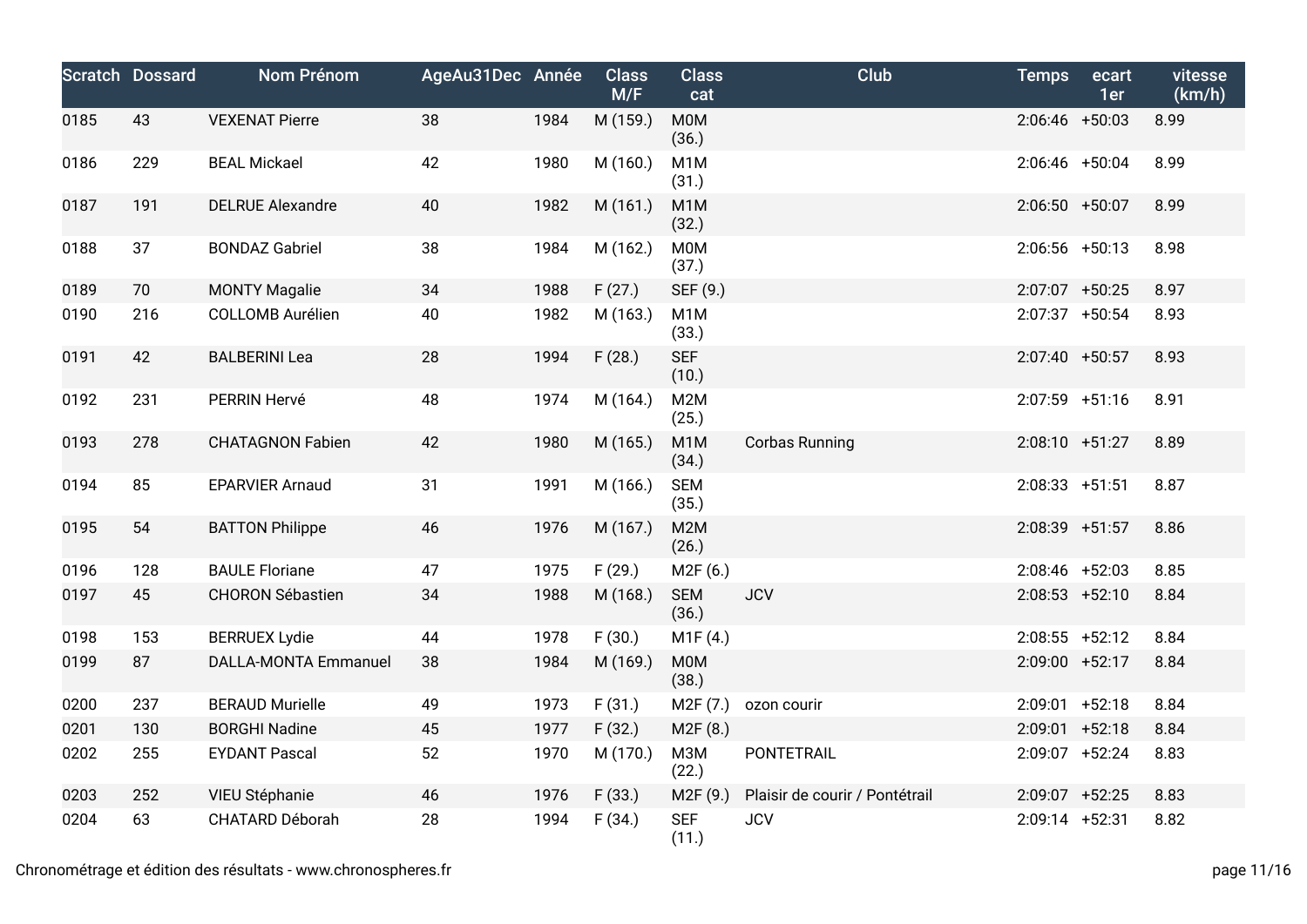|      | <b>Scratch Dossard</b> | Nom Prénom                 | AgeAu31Dec Année |      | <b>Class</b><br>M/F | <b>Class</b><br>cat      | Club                          | <b>Temps</b>      | ecart<br>1er | vitesse<br>(km/h) |
|------|------------------------|----------------------------|------------------|------|---------------------|--------------------------|-------------------------------|-------------------|--------------|-------------------|
| 0205 | 34                     | <b>D'HERVILLY Marianne</b> | 33               | 1989 | F(35.)              | <b>SEF</b><br>(12.)      | Léo Vienne                    | 2:09:19 +52:36    |              | 8.82              |
| 0206 | 314                    | PASCAL Yvan                | 49               | 1973 | M (171.)            | M2M<br>(27.)             | FOOTING CLUB RAMBERTOIS       | $2:09:21 +52:38$  |              | 8.81              |
| 0207 | 156                    | <b>HARISTOY Nicolas</b>    | 28               | 1994 | M (172.)            | <b>SEM</b><br>(37.)      |                               | $2:09:25$ +52:43  |              | 8.81              |
| 0208 | 164                    | <b>SANCHEZ Jean-Pierre</b> | 49               | 1973 | M (173.)            | M2M<br>(28.)             | <b>ALP</b>                    | $2:09:51$ +53:08  |              | 8.78              |
| 0209 | 163                    | GIMENO Raphaël             | 45               | 1977 | M (174.)            | M2M<br>(29.)             | <b>ALP</b>                    | 2:09:51 +53:09    |              | 8.78              |
| 0210 | 26                     | <b>MERLIN Pierre</b>       | 61               | 1961 | M (175.)            | M <sub>5</sub> M<br>(2.) |                               | $2:09:53$ +53:10  |              | 8.78              |
| 0211 | 313                    | <b>MARENGO Virgile</b>     | 49               | 1973 | M (176.)            | M2M<br>(30.)             | <b>JCV</b>                    | 2:10:00 +53:17    |              | 8.77              |
| 0212 | 315                    | <b>MOMPER Sylvain</b>      | 59               | 1963 | M (177.)            | M4M<br>(3.)              | <b>JCV</b>                    | 2:10:04 +53:21    |              | 8.76              |
| 0213 | 175                    | <b>GIRODET Jerome</b>      | 50               | 1972 | M (178.)            | M3M<br>(23.)             |                               | $2:10:14$ +53:32  |              | 8.75              |
| 0214 | 49                     | <b>DUVAL Hubert</b>        | 39               | 1983 | M (179.)            | M0M<br>(39.)             |                               | $2:10:31$ +53:48  |              | 8.73              |
| 0215 | 280                    | <b>BOUC Laurent</b>        | 50               | 1972 | M (180.)            | <b>МЗМ</b><br>(24.)      | <b>TEAM RUNNIG PILAT</b>      | $2:10:31$ +53:48  |              | 8.73              |
| 0216 | 158                    | <b>BOBILLOT Pierre</b>     | 63               | 1959 | M (181.)            | M <sub>5</sub> M<br>(3.) | <b>Team Runexpert Valence</b> | 2:10:32 +53:49    |              | 8.73              |
| 0217 | 77                     | <b>MONOT Eric</b>          | 56               | 1966 | M (182.)            | M4M<br>(4.)              | RUN IN BEAUVALLON             | 2:10:39 +53:56    |              | 8.73              |
| 0218 | 189                    | <b>OLIVEIRA Aurore</b>     | 29               | 1993 | F(36.)              | <b>SEF</b><br>(13.)      |                               | $2:10:51$ +54:09  |              | 8.71              |
| 0219 | 151                    | <b>BLANC Jean-Baptiste</b> | 39               | 1983 | M (183.)            | M0M<br>(40.)             |                               | $2:11:08$ +54:25  |              | 8.69              |
| 0220 | 243                    | LÉTIENNE Ambre             | 23               | 1999 | F(37.)              | <b>SEF</b><br>(14.)      |                               | $2:11:14$ +54:31  |              | 8.69              |
| 0221 | 119                    | <b>BELGY Fabrice</b>       | 49               | 1973 | M (184.)            | M2M<br>(31.)             |                               | $2:11:43 + 55:01$ |              | 8.65              |
| 0222 | 176                    | JOUVIN Coline              | 28               | 1994 | F(38.)              | <b>SEF</b>               |                               | $2:12:26$ +55:43  |              | 8.61              |

Chronométrage et édition des résultats - www.chronospheres.fr page 12/16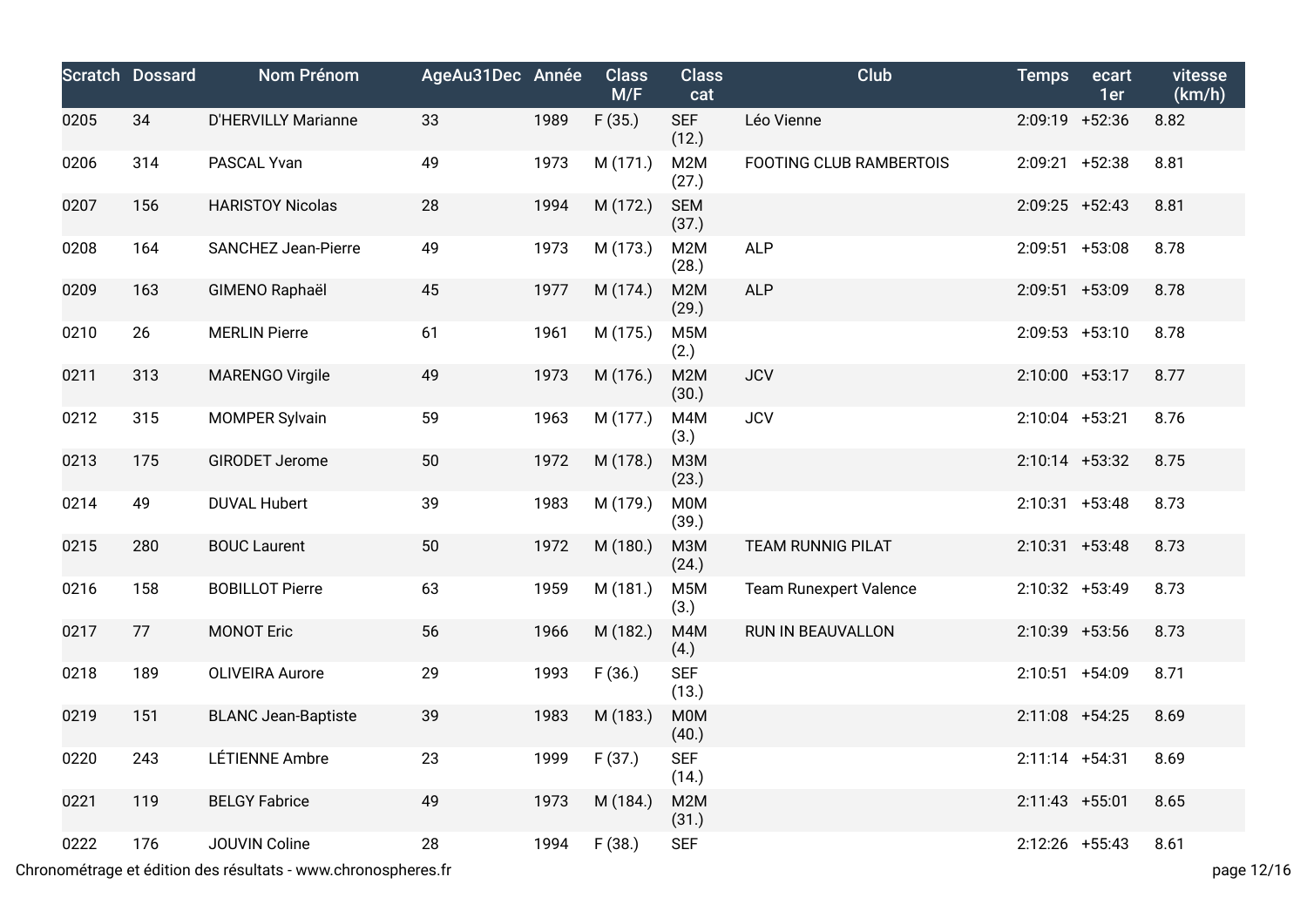|      | <b>Scratch Dossard</b> | <b>Nom Prénom</b>           | AgeAu31Dec Année |      | <b>Class</b><br>M/F | <b>Class</b><br>cat       | <b>Club</b>                    | <b>Temps</b>      | ecart<br>1er | vitesse<br>(km/h) |
|------|------------------------|-----------------------------|------------------|------|---------------------|---------------------------|--------------------------------|-------------------|--------------|-------------------|
|      |                        |                             |                  |      |                     | (15.)                     |                                |                   |              |                   |
| 0223 | 509                    | <b>BOMBACE Ludovic</b>      | 54               | 1968 | M (185.)            | M3M<br>(25.)              |                                | 2:12:27 +55:44    |              | 8.61              |
| 0224 | 208                    | <b>OBITZ Fabien</b>         | 37               | 1985 | M (186.)            | M0M<br>(41.)              |                                | $2:12:41$ +55:59  |              | 8.59              |
| 0225 | 60                     | MORFOISE Sarah              | 49               | 1973 | F(39.)              | M <sub>2F</sub><br>(10.)  | Léo Vienne                     | $2:12:53$ +56:10  |              | 8.58              |
| 0226 | 236                    | <b>BROUAT Anne-Séverine</b> | 47               | 1975 | F(40.)              | M <sub>2F</sub><br>(11.)  | ozon courir                    | $2:13:24$ +56:41  |              | 8.55              |
| 0227 | 148                    | <b>PERRAUD Amandine</b>     | 31               | 1991 | F(41.)              | <b>SEF</b><br>(16.)       | <b>CLUB LEO VIENNE</b>         | $2:13:24$ +56:41  |              | 8.55              |
| 0228 | 223                    | <b>BONNAT Jean-Pierre</b>   | 56               | 1966 | M (187.)            | M4M<br>(5.)               |                                | 2:13:29 +56:46    |              | 8.54              |
| 0229 | 248                    | <b>VILLANUEVA Mathilde</b>  | 35               | 1987 | F(42.)              | M0M<br>(6.)               | PONTETRAIL                     | $2:13:30 + 56:47$ |              | 8.54              |
| 0230 | 276                    | <b>BOURGIN Christophe</b>   | 54               | 1968 | M (188.)            | M3M<br>(26.)              | Sous le vent du Pilat          | $2:13:54$ +57:11  |              | 8.51              |
| 0231 | 317                    | MAZOYER Christopher         | 47               | 1975 | M (189.)            | M <sub>2</sub> M<br>(32.) |                                | $2:13:58$ +57:15  |              | 8.51              |
| 0232 | 171                    | <b>BRÛLÉ Gaëlle</b>         | 39               | 1983 | F(43.)              | M0M<br>(7.)               | RUN IN BEAUVALLON              | 2:14:12 +57:29    |              | 8.49              |
| 0233 | 95                     | <b>COLOVRAY Frederic</b>    | 57               | 1965 | M (190.)            | M4M<br>(6.)               | <b>FOOTING CLUB RAMBERTOIS</b> | 2:15:04 +58:21    |              | 8.44              |
| 0234 | 10                     | <b>BRUN Jean-Christophe</b> | 52               | 1970 | M (191.)            | <b>МЗМ</b><br>(27.)       |                                | 2:15:06 +58:24    |              | 8.44              |
| 0235 | 168                    | <b>BUISSON Dylan</b>        | 34               | 1988 | M (192.)            | <b>SEM</b><br>(38.)       |                                | $2:15:14$ +58:31  |              | 8.43              |
| 0236 | 190                    | <b>MOREL Severine</b>       | 47               | 1975 | F(44.)              | M <sub>2F</sub><br>(12.)  |                                | $2:15:28$ +58:45  |              | 8.42              |
| 0237 | 136                    | <b>GUILLEUX Pascal</b>      | 53               | 1969 | M (193.)            | <b>M3M</b><br>(28.)       | <b>FOOTING CLUB RAMBERTOIS</b> | $2:15:51$ +59:08  |              | 8.39              |
| 0238 | 93                     | MADJOYAN Alexandre          | 48               | 1974 | M (194.)            | M <sub>2</sub> M<br>(33.) | <b>BSC</b>                     | $2:17:11 + 60:28$ |              | 8.31              |
| 0239 | 88                     | <b>TOURNEBIZE Rémi</b>      | 38               | 1984 | M (195.)            | <b>M0M</b><br>(42.)       |                                | $2:17:38$ +60:55  |              | 8.28              |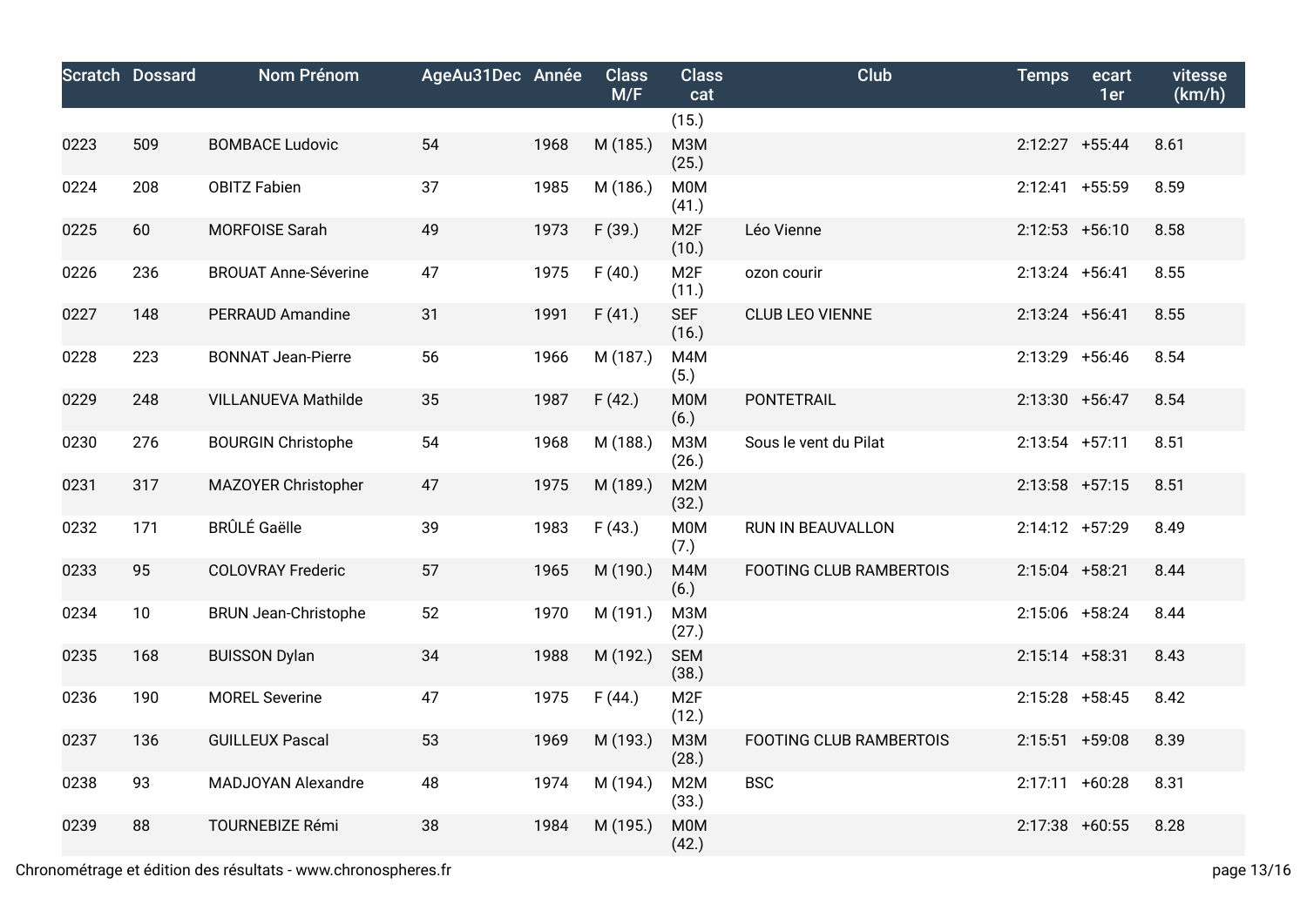|      | <b>Scratch Dossard</b> | Nom Prénom               | AgeAu31Dec Année |      | <b>Class</b><br>M/F | <b>Class</b><br>cat       | Club                    | <b>Temps</b>      | ecart<br>1er | vitesse<br>(km/h) |
|------|------------------------|--------------------------|------------------|------|---------------------|---------------------------|-------------------------|-------------------|--------------|-------------------|
| 0240 | 215                    | <b>MAESTRI Sylvain</b>   | 41               | 1981 | M (196.)            | M <sub>1</sub> M<br>(35.) |                         | $2:17:41 + 60:58$ |              | 8.28              |
| 0241 | 101                    | <b>VEISSIER Jerome</b>   | 48               | 1974 | M (197.)            | M2M<br>(34.)              |                         | 2:17:50 +61:07    |              | 8.27              |
| 0242 | 58                     | <b>WANECQ David</b>      | 39               | 1983 | M (198.)            | <b>M0M</b><br>(43.)       | la sanne foot           | $2:18:33 + 61:50$ |              | 8.23              |
| 0243 | 134                    | SASSOLAS Frédéric        | 48               | 1974 | M (199.)            | M <sub>2</sub> M<br>(35.) |                         | $2:18:53 +62:10$  |              | 8.21              |
| 0244 | 105                    | <b>PUPAT Romain</b>      | 41               | 1981 | M (200.)            | M <sub>1</sub> M<br>(36.) | AAA DU LYONNAIS         | $2:18:57$ +62:14  |              | 8.2               |
| 0245 | 104                    | <b>GRIVEAU Antoine</b>   | 40               | 1982 | M (201.)            | M <sub>1</sub> M<br>(37.) |                         | $2:18:57$ +62:15  |              | 8.2               |
| 0246 | 90                     | <b>STRIMBERG Ludovic</b> | 48               | 1974 | M (202.)            | M <sub>2</sub> M<br>(36.) |                         | 2:19:52 +63:09    |              | 8.15              |
| 0247 | 121                    | <b>LACARELLE Michel</b>  | 59               | 1963 | M (203.)            | M4M<br>(7.)               | Jogging Club de Véranne | $2:19:56$ +63:13  |              | 8.15              |
| 0248 | 173                    | <b>DIMEC Elsa</b>        | 29               | 1993 | F(45.)              | <b>SEF</b><br>(17.)       |                         | $2:20:01$ +63:18  |              | 8.14              |
| 0249 | 68                     | MONTAGNAC Wilfrid        | 51               | 1971 | M (204.)            | <b>M3M</b><br>(29.)       | PONTETRAIL              | $2:20:03$ +63:20  |              | 8.14              |
| 0250 | 312                    | <b>MERLIN Guillaume</b>  | 31               | 1991 | M (205.)            | <b>SEM</b><br>(39.)       |                         | $2:20:41 +63:58$  |              | 8.1               |
| 0251 | 126                    | <b>DUPRÉ Mélanie</b>     | 47               | 1975 | F(46.)              | M <sub>2F</sub><br>(13.)  | <b>Corbas Running</b>   | $2:23:01$ +66:18  |              | 7.97              |
| 0252 | 116                    | <b>COLIN Jerome</b>      | 48               | 1974 | M (206.)            | M2M<br>(37.)              | Courir à Velaux         | $2:23:19$ +66:36  |              | 7.95              |
| 0253 | 114                    | POINARD David            | 47               | 1975 | M (207.)            | M <sub>2</sub> M<br>(38.) |                         | 2:23:19 +66:36    |              | 7.95              |
| 0254 | 59                     | PICHOT MASSIT Jérémy     | 29               | 1993 | M (208.)            | <b>SEM</b><br>(40.)       |                         | $2:23:20 +66:38$  |              | 7.95              |
| 0255 | 100                    | <b>PION Florent</b>      | 41               | 1981 | M (209.)            | M <sub>1</sub> M<br>(38.) | <b>BSC</b>              | $2:23:27 +66:44$  |              | 7.95              |
| 0256 | 69                     | <b>GARAIX Guillaume</b>  | 36               | 1986 | M (210.)            | M0M<br>(44.)              |                         | $2:23:40 +66:57$  |              | 7.93              |
| 0257 | 138                    | <b>RICHARD Laurine</b>   | 25               | 1997 | F(47.)              | <b>SEF</b>                |                         | $2:24:16$ +67:33  |              | 7.9               |

Chronométrage et édition des résultats - www.chronospheres.fr page 14/16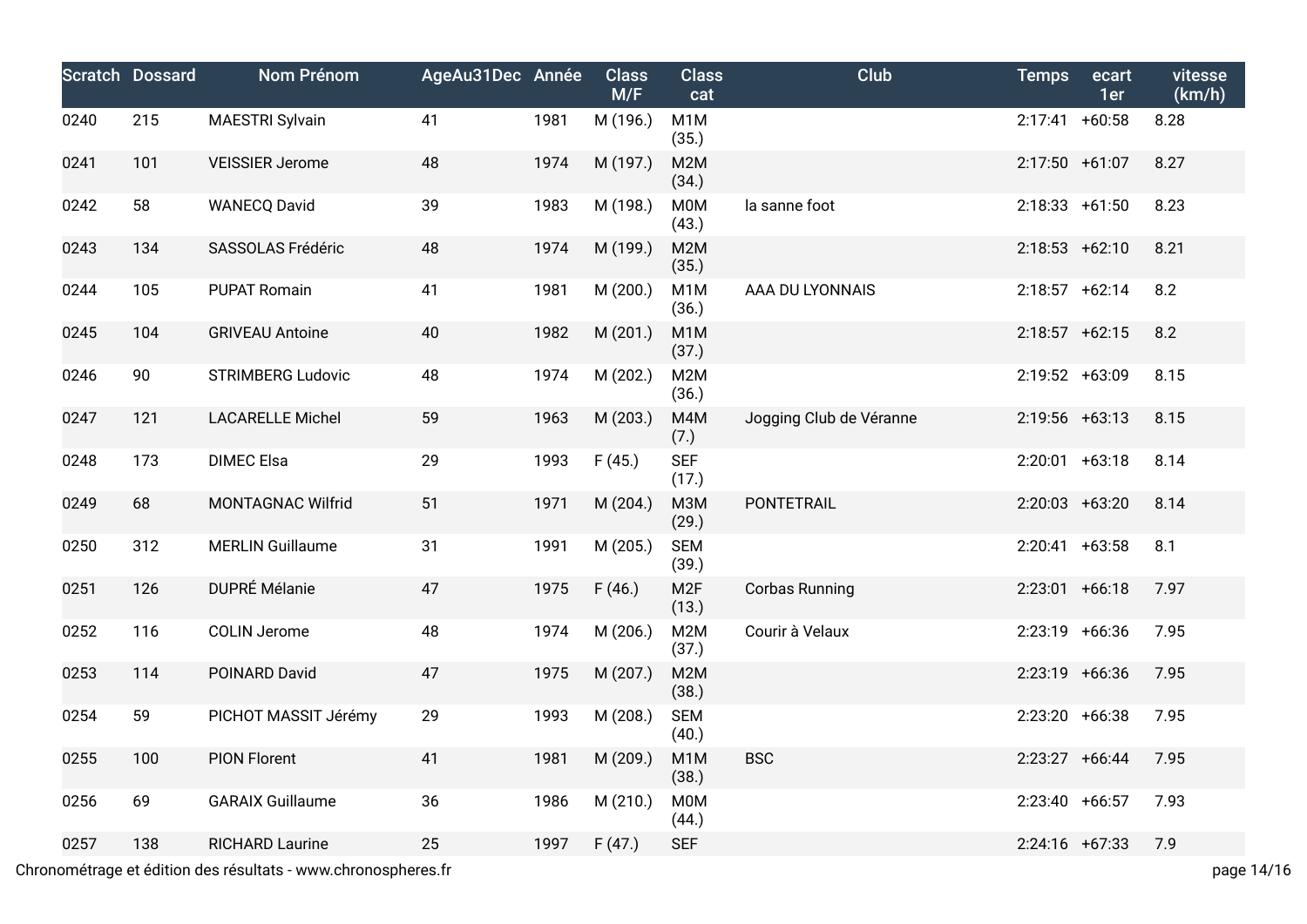|      | <b>Scratch Dossard</b> | <b>Nom Prénom</b>             | AgeAu31Dec Année |      | <b>Class</b><br>M/F | <b>Class</b><br>cat       | <b>Club</b>           | <b>Temps</b>      | ecart<br>1er | vitesse<br>(km/h) |
|------|------------------------|-------------------------------|------------------|------|---------------------|---------------------------|-----------------------|-------------------|--------------|-------------------|
|      |                        |                               |                  |      |                     | (18.)                     |                       |                   |              |                   |
| 0258 | 217                    | <b>TRZEBOWSKI Cyrille</b>     | 43               | 1979 | M(211.)             | M <sub>1</sub> M<br>(39.) |                       | $2:24:16$ +67:33  |              | 7.9               |
| 0259 | 290                    | <b>DUPORT Jacky</b>           | 57               | 1965 | M (212.)            | M4M<br>(8.)               | Sous le vent du Pilat | $2:24:24$ +67:41  |              | 7.89              |
| 0260 | 273                    | <b>CHATAIN Amandine</b>       | 44               | 1978 | F(48.)              | M1F(5.)                   |                       | $2:24:44 + 68:02$ |              | 7.88              |
| 0261 | 39                     | <b>JURDIC Pierre-Baptiste</b> | 29               | 1993 | M (213.)            | <b>SEM</b><br>(41.)       |                       | $2:25:04$ +68:22  |              | 7.86              |
| 0262 | 57                     | PROST Julien                  | 38               | 1984 | M (214.)            | M0M<br>(45.)              | la sanne foot         | 2:26:00           | $+69:17$     | 7.81              |
| 0263 | 212                    | <b>PAUL Caillaux</b>          | 18               | 2004 | M (215.)            | <b>JUM (1.)</b>           |                       | $2:26:05$ +69:22  |              | 7.8               |
| 0264 | 8                      | RAMARD Benoît                 | 50               | 1972 | M (216.)            | <b>МЗМ</b><br>(30.)       |                       | 2:26:07 +69:24    |              | 7.8               |
| 0265 | $\mathbf{1}$           | <b>REPPERT Julien</b>         | 30               | 1992 | M (217.)            | <b>SEM</b><br>(42.)       |                       | $2:26:22 +69:40$  |              | 7.79              |
| 0266 | 79                     | <b>CLAIS Guillaume</b>        | 44               | 1978 | M (218.)            | M <sub>1</sub> M<br>(40.) | Team GR20             | $2:26:55$ +70:12  |              | 7.76              |
| 0267 | 61                     | <b>GENARD Ludovic</b>         | 45               | 1977 | M (219.)            | M <sub>2</sub> M<br>(39.) | <b>BSC</b>            | $2:27:04$ +70:22  |              | 7.75              |
| 0268 | 219                    | <b>BALLEREAU David</b>        | 51               | 1971 | M (220.)            | M3M<br>(31.)              | <b>CORBAS RUNNING</b> | $2:27:13$ +70:30  |              | 7.74              |
| 0269 | 198                    | <b>GUIRONNET Patrice</b>      | 38               | 1984 | M (221.)            | <b>M0M</b><br>(46.)       |                       | 2:27:48 +71:05    |              | 7.71              |
| 0270 | 98                     | <b>GUIRONNET Etienne</b>      | 36               | 1986 | M (222.)            | M0M<br>(47.)              |                       | 2:27:48 +71:05    |              | 7.71              |
| 0271 | 3                      | <b>AYAD Pascal</b>            | 56               | 1966 | M (223.)            | M4M<br>(9.)               | Ponté Trail           | $2:28:18$ +71:36  |              | 7.69              |
| 0272 | 4                      | <b>BONNAIGUE-AYAD Muriel</b>  | 58               | 1964 | F(49.)              | M4F (1.)                  | Ponté Trail           | 2:28:19 +71:36    |              | 7.69              |
| 0273 | 214                    | <b>BRANJONNEAU Chloé</b>      | 23               | 1999 | F(50.)              | <b>SEF</b><br>(19.)       |                       | $2:28:31$ +71:49  |              | 7.68              |
| 0274 | 213                    | <b>GUEHENNEC Malo</b>         | 24               | 1998 | M (224.)            | <b>SEM</b><br>(43.)       |                       | 2:28:32 +71:49    |              | 7.67              |
| 0275 | 220                    | <b>ESSEUL Steven</b>          | 25               | 1997 | M (225.)            | <b>SEM</b><br>(44.)       |                       | 2:28:42 +71:59    |              | 7.67              |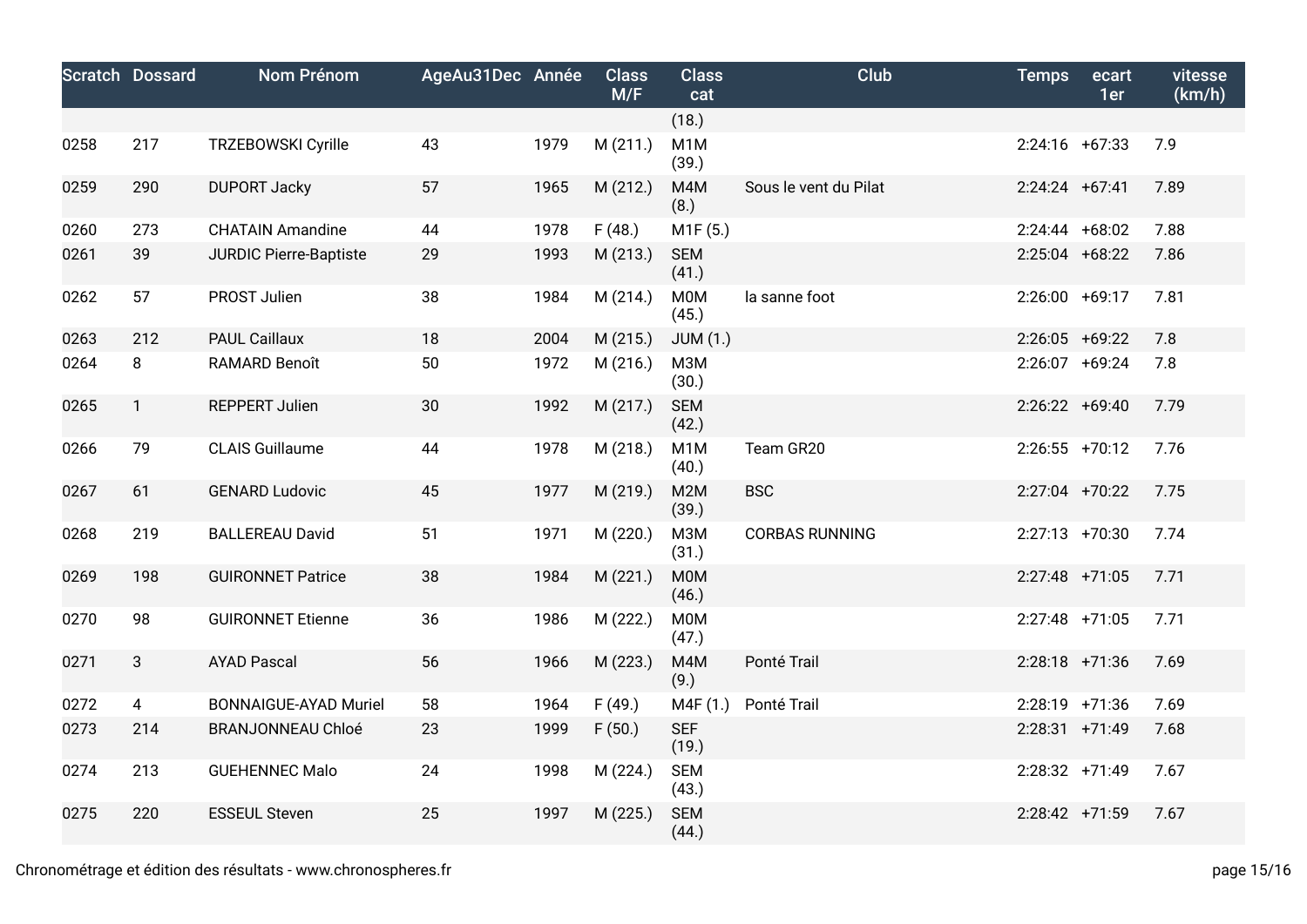|      | <b>Scratch Dossard</b> | Nom Prénom                     | AgeAu31Dec Année |      | <b>Class</b><br>M/F | <b>Class</b><br>cat       | <b>Club</b>             | <b>Temps</b>      | ecart<br>1er | vitesse<br>(km/h) |
|------|------------------------|--------------------------------|------------------|------|---------------------|---------------------------|-------------------------|-------------------|--------------|-------------------|
| 0276 | 131                    | <b>POIRIER Karine</b>          | 48               | 1974 | F(51.)              | M2F<br>(14.)              | Corbas Running          | $2:28:57$ +72:14  |              | 7.65              |
| 0277 | 17                     | <b>CHAMOT Sébastien</b>        | 44               | 1978 | M (226.)            | M <sub>1</sub> M<br>(41.) |                         | $2:29:24$ +72:41  |              | 7.63              |
| 0278 | 18                     | <b>ONG Anne-Sophie</b>         | 42               | 1980 | F(52.)              | M1F(6.)                   |                         | $2:29:24$ +72:42  |              | 7.63              |
| 0279 | 170                    | LE BRAS Ivan                   | 50               | 1972 | M (227.)            | <b>МЗМ</b><br>(32.)       |                         | 2:29:39 +72:56    |              | 7.62              |
| 0280 | 12                     | <b>DECLIPPELEIR Anne-Laure</b> | 44               | 1978 | F(53.)              | M1F(7.)                   | PONTETRAIL              | 2:32:30 +75:47    |              | 7.48              |
| 0281 | 181                    | <b>COUTAUDIER Pauline</b>      | 35               | 1987 | F(54.)              | <b>MOM</b><br>(8.)        |                         | $2:33:41$ +76:58  |              | 7.42              |
| 0282 | 234                    | <b>CARRICO Carol</b>           | 40               | 1982 | F(55.)              | M1F (8.)                  | <b>EASC</b>             | $2:33:41$ +76:58  |              | 7.42              |
| 0283 | 282                    | <b>DESOEURBRUN Célestine</b>   | 27               | 1995 | F(56.)              | <b>SEF</b><br>(20.)       |                         | $2:34:23 +77:40$  |              | 7.38              |
| 0284 | 81                     | <b>KARA-AGOP Francoise</b>     | 57               | 1965 | F(57.)              | M4F (2.)                  | Cool joggers            | $2:36:03$ +79:20  |              | 7.31              |
| 0285 | 22                     | <b>LYONNET Pauline</b>         | 41               | 1981 | F(58.)              | M1F (9.)                  |                         | $2:36:45$ +80:02  |              | 7.27              |
| 0286 | 203                    | <b>BOULET Manon</b>            | 44               | 1978 | F(59.)              | M <sub>1</sub> F<br>(10.) | Gazelles du pic St loup | $2:39:24$ +82:42  |              | 7.15              |
| 0287 | 174                    | <b>CARDONNET Melanie</b>       | 39               | 1983 | F(60.)              | <b>MOM</b><br>(9.)        | Gazelles du pic St loup | $2:39:25$ +82:42  |              | 7.15              |
| 0288 | 24                     | <b>MEGE Valerie</b>            | 56               | 1966 | F(61.)              | M4F (3.)                  | PONTETRAIL              | $2:39:36$ +82:53  |              | 7.14              |
| 0289 | 241                    | <b>SAMMUT Yves</b>             | 56               | 1966 | M (228.)            | M4M<br>(10.)              |                         | $2:42:44 + 86:02$ |              | $\overline{7}$    |
| 0290 | 238                    | RIEHL Christophe               | 56               | 1966 | M (229.)            | M4M<br>(11.)              |                         | $2:42:45$ +86:02  |              | $\overline{7}$    |
| 0291 | 66                     | <b>BOUVIER Philippe</b>        | 50               | 1972 | M (230.)            | <b>МЗМ</b><br>(33.)       |                         | $2:43:21 +86:39$  |              | 6.98              |
| 0292 | 86                     | <b>GALAIS Johnny</b>           | 54               | 1968 | M (231.)            | <b>МЗМ</b><br>(34.)       | D team                  | $2:48:45$ +92:02  |              | 6.76              |
| 0293 | 295                    | <b>VARNIER Stefanie</b>        | 37               | 1985 | F(62.)              | <b>MOM</b><br>(10.)       |                         | 2:48:46 +92:03    |              | 6.75              |
| 0294 | 99                     | PERIN Morgan                   | 37               | 1985 | M (232.)            | <b>MOM</b><br>(48.)       |                         | <b>DNF</b>        | $+16:26$     | 12.24             |
| 0295 | 183                    | <b>GARCIA Damien</b>           | 35               | 1987 | M (233.)            | <b>MOM</b><br>(49.)       | <b>CLUB LEO VIENNE</b>  | <b>DNS</b>        | $+25:48$     | 11.12             |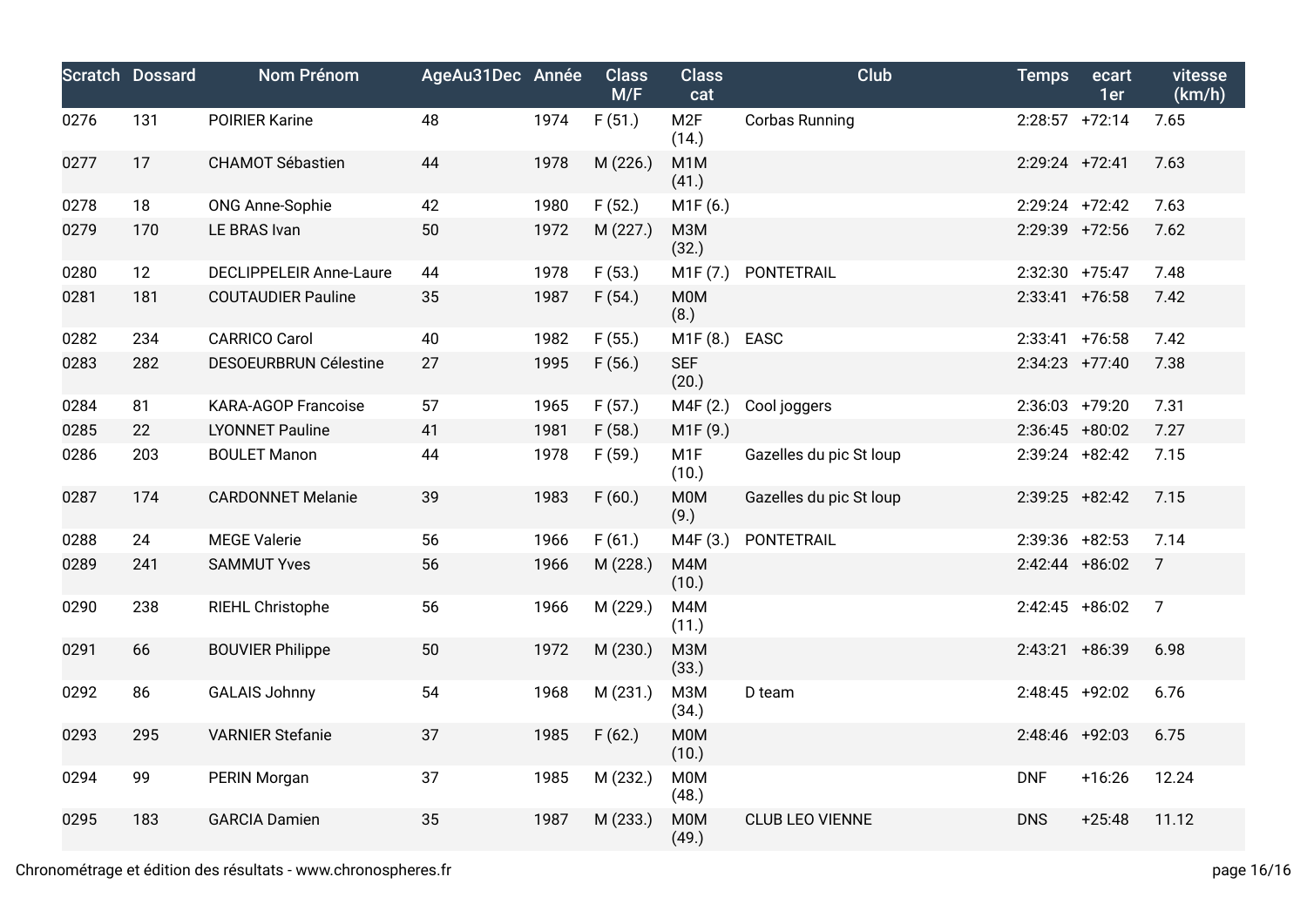



## Epreuve 7Km

|      | <b>Scratch Dossard</b> | <b>Nom Prénom</b>          | AgeAu31Dec Année Class M/ |      | F.      | <b>Class</b><br>cat | <b>Club</b>               | <b>Temps</b>     | ecart<br>1er | vitesse (km/<br>h) |
|------|------------------------|----------------------------|---------------------------|------|---------|---------------------|---------------------------|------------------|--------------|--------------------|
| 0001 | 562                    | <b>FRONTERA Anthony</b>    | 29                        | 1993 | M(1.)   | SEM()               | AS CALUIRE                | $0:28:58 -$      |              | 14.49              |
| 0002 | 570                    | <b>COSTE Flavien</b>       | 20                        | 2002 | M(2.)   | ESM()               |                           | $0:30:02$ +1:03  |              | 13.98              |
| 0003 | 568                    | <b>CHOURAK Hicham</b>      | 33                        | 1989 | M(3.)   | SEM()               | TDR saint romain en gal   | $0:31:22 +2:23$  |              | 13.39              |
| 0004 | 531                    | ROISSARD Guillaume         | 39                        | 1983 | M(4.)   | MOM(1.)             | Mach 3 triathlon          | 0:31:33          | $+2:34$      | 13.31              |
| 0005 | 477                    | MICHEL DIT LABOELLE Hubert | 51                        | 1971 | M(5.)   | M3M (1.)            | TEAM RUNNING PILAT        | $0:31:46$ +2:47  |              | 13.22              |
| 0006 | 491                    | <b>CURTIL Naël</b>         | 17                        | 2005 | M(6.)   | CAM (1.)            | <b>TEAM RUNNING PILAT</b> | 0:32:04          | $+3:05$      | 13.09              |
| 0007 | 577                    | <b>ESPERANCA Henrique</b>  | 50                        | 1972 | M(7.)   | M3M (2.)            | TC <sub>2r</sub>          | $0:33:55$ +4:56  |              | 12.38              |
| 0008 | 515                    | <b>GOUTAREL Guillaume</b>  | 29                        | 1993 | M(8.)   | SEM (1.)            | <b>LTD</b>                | $0:34:29$ +5:31  |              | 12.17              |
| 0009 | 467                    | <b>CANO Anaïs</b>          | 26                        | 1996 | F(1.)   | SEF()               | Mach 3 triathlon          | $0:35:04$ +6:05  |              | 11.98              |
| 0010 | 403                    | NOVARIA Yoann              | 31                        | 1991 | M(9.)   | SEM (2.)            | <b>TEAM RUNNING PILAT</b> | $0:35:11 + 6:12$ |              | 11.93              |
| 0011 | 495                    | <b>REINA-MARION Alexis</b> | 22                        | 2000 | M(10.)  | ESM (1.)            |                           | $0:36:05$ +7:06  |              | 11.64              |
| 0012 | 542                    | <b>AURAY Sebastien</b>     | 40                        | 1982 | M(11.)  | M1M(1.)             |                           | $0:36:22 +7:23$  |              | 11.55              |
| 0013 | 530                    | <b>BONNARD Cedric</b>      | 30                        | 1992 | M (12.) | SEM (3.)            |                           | $0:36:33 +7:34$  |              | 11.49              |
| 0014 | 582                    | <b>DUPLAIN Pierre-Noel</b> | 31                        | 1991 | M (13.) | SEM (4.)            |                           | $0:36:55$ +7:56  |              | 11.38              |
| 0015 | 408                    | <b>GAMON Kévin</b>         | 25                        | 1997 | M(14.)  | SEM (5.)            |                           | $0:37:06$ +8:07  |              | 11.32              |
| 0016 | 443                    | <b>CELLE Baptiste</b>      | 30                        | 1992 | M(15.)  | SEM (6.)            |                           | 0:37:08          | $+8:09$      | 11.31              |
| 0017 | 540                    | <b>OGIER Thibaut</b>       | 47                        | 1975 | M (16.) | M2M(1.)             |                           | $0:37:19$ +8:20  |              | 11.25              |
| 0018 | 584                    | <b>MARCO Taricco</b>       | 44                        | 1978 | M(17.)  | M1M(2.)             |                           | $0:37:22 + 8:23$ |              | 11.24              |
| 0019 | 390                    | <b>SEEMANN Nicolas</b>     | 33                        | 1989 | M (18.) | SEM (7.)            | <b>SN Condrieu</b>        | $0:37:42 +8:43$  |              | 11.14              |
| 0020 | 510                    | <b>PITIOT Pierre</b>       | 31                        | 1991 | M (19.) | SEM (8.)            |                           | 0:37:53          | $+8:54$      | 11.09              |
| 0021 | 488                    | <b>FURBACHER Alexandre</b> | 16                        | 2006 | M(20.)  | CAM (2.)            |                           | $0:38:43 +9:44$  |              | 10.84              |
| 0022 | 578                    | <b>ESPERANCA Mae</b>       | 16                        | 2006 | F(2.)   | CAF()               | TC <sub>2r</sub>          | $0:38:45$ +9:46  |              | 10.83              |
| 0023 | 487                    | <b>FURBACHER Grégory</b>   | 43                        | 1979 | M(21.)  | M1M(3.)             |                           | $0:38:56$ +9:57  |              | 10.79              |

Chronométrage et édition des résultats - www.chronospheres.fr page 1/8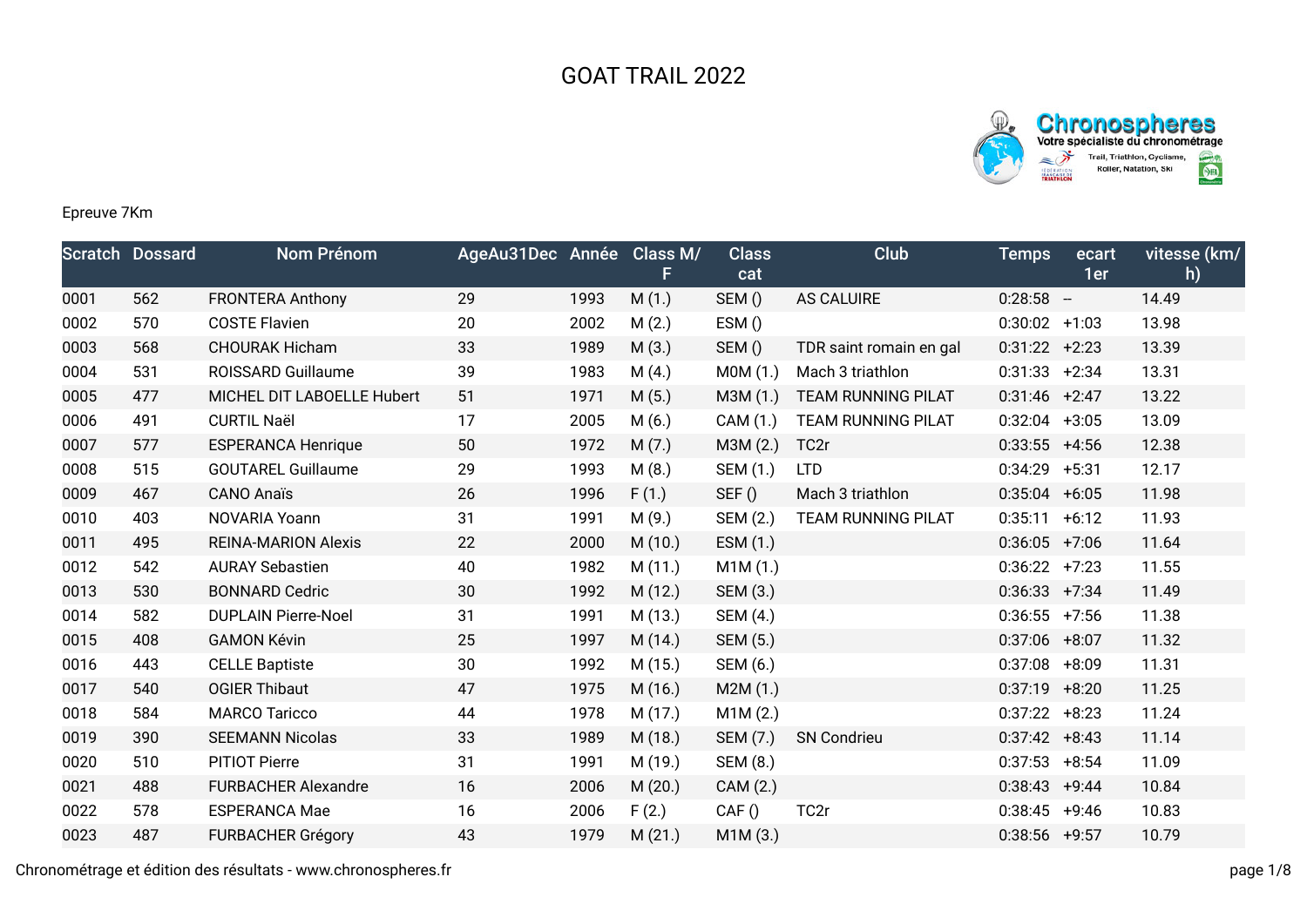|      | <b>Scratch Dossard</b> | Nom Prénom                | AgeAu31Dec Année Class M/ |      |         | <b>Class</b> | Club                      | <b>Temps</b>      | ecart | vitesse (km/ |
|------|------------------------|---------------------------|---------------------------|------|---------|--------------|---------------------------|-------------------|-------|--------------|
|      |                        |                           |                           |      | F.      | cat          |                           |                   | 1er   | h)           |
| 0024 | 373                    | <b>BELLY Antonin</b>      | 17                        | 2005 | M (22.) | CAM (3.)     |                           | $0:39:28$ +10:29  |       | 10.64        |
| 0025 | 556                    | <b>FAURE Alain</b>        | 56                        | 1966 | M(23.)  | M4M(1.)      | <b>FOOTING RAMBERTOIS</b> | 0:39:29 +10:30    |       | 10.64        |
| 0026 | 476                    | <b>BERLIER Robin</b>      | 18                        | 2004 | M(24.)  | JUM (1.)     | Mach 3 triathlon          | $0:39:37$ +10:38  |       | 10.6         |
| 0027 | 426                    | <b>BELLY Arnaud</b>       | 42                        | 1980 | M (25.) | M1M(4.)      |                           | $0:39:40 + 10:41$ |       | 10.59        |
| 0028 | 400                    | <b>CALLAREC Vincent</b>   | 40                        | 1982 | M (26.) | M1M (5.)     |                           | $0:39:50$ +10:51  |       | 10.54        |
| 0029 | 363                    | <b>BALBERINI Luca</b>     | 26                        | 1996 | M(27.)  | SEM (9.)     | SN CONDRIEU               | $0:39:51$ +10:52  |       | 10.54        |
| 0030 | 538                    | <b>DUPIN Ludovic</b>      | 49                        | 1973 | M(28.)  | M2M(2.)      | TC des Monts du Lyonnais  | $0:39:52 + 10:53$ |       | 10.53        |
| 0031 | 558                    | <b>CHALAYE Marine</b>     | 30                        | 1992 | F(3.)   | SEF()        | JOGGING CLUB VERANNE      | $0:39:54$ +10:55  |       | 10.52        |
| 0032 | 417                    | <b>DIAMANTINO Maxime</b>  | 33                        | 1989 | M (29.) | SEM (10.)    |                           | $0:40:06$ +11:07  |       | 10.47        |
| 0033 | 574                    | <b>CAMBEFORT Adrien</b>   | 26                        | 1996 | M (30.) | SEM (11.)    |                           | $0:40:10$ +11:12  |       | 10.45        |
| 0034 | 580                    | <b>CHOUET Aurelia</b>     | 30                        | 1992 | F(4.)   | SEF (1.)     | annonay triathlon         | $0:40:13$ +11:14  |       | 10.44        |
| 0035 | 532                    | <b>CHABRANT Thomas</b>    | 23                        | 1999 | M(31.)  | SEM (12.)    |                           | $0:40:14$ +11:15  |       | 10.44        |
| 0036 | 535                    | <b>BRIDIER Maxence</b>    | 29                        | 1993 | M (32.) | SEM (13.)    |                           | $0:40:34$ +11:35  |       | 10.35        |
| 0037 | 479                    | <b>BROSSARD Julien</b>    | 21                        | 2001 | M (33.) | ESM(2.)      |                           | $0:40:48$ +11:49  |       | 10.29        |
| 0038 | 502                    | <b>HYVERNAT Bertrand</b>  | 27                        | 1995 | M (34.) | SEM (14.)    |                           | $0:40:51$ +11:52  |       | 10.28        |
| 0039 | 409                    | <b>HERREROS Gabin</b>     | 23                        | 1999 | M (35.) | SEM (15.)    |                           | $0:40:58$ +11:59  |       | 10.25        |
| 0040 | 573                    | <b>MERILLOU Alexandre</b> | 41                        | 1981 | M (36.) | M1M(6.)      |                           | $0:41:03$ +12:04  |       | 10.23        |
| 0041 | 474                    | <b>GOUTAREL Philippe</b>  | 58                        | 1964 | M (37.) | M4M (2.)     |                           | $0:41:13 +12:14$  |       | 10.19        |
| 0042 | 475                    | PRIEURÉ Stéphane          | 46                        | 1976 | M (38.) | M2M(3.)      |                           | $0:42:08$ +13:09  |       | 9.97         |
| 0043 | 536                    | <b>GRAS Youri</b>         | 49                        | 1973 | M (39.) | M2M(4.)      | <b>TCML</b>               | $0:42:10$ +13:11  |       | 9.96         |
| 0044 | 436                    | <b>PERRON Paul</b>        | 33                        | 1989 | M(40.)  | SEM (16.)    | <b>CTNI</b>               | $0:42:14$ +13:15  |       | 9.94         |
| 0045 | 507                    | <b>SOUDANT Michael</b>    | 38                        | 1984 | M(41.)  | MOM(2.)      | <b>IESA</b>               | $0:42:45$ +13:46  |       | 9.82         |
| 0046 | 457                    | <b>ALCARAS Ludovic</b>    | 49                        | 1973 | M (42.) | M2M(5.)      |                           | $0:42:46$ +13:47  |       | 9.82         |
| 0047 | 493                    | <b>BADIN Bernard</b>      | 24                        | 1998 | M(43.)  | SEM (17.)    |                           | $0:42:53$ +13:54  |       | 9.79         |
| 0048 | 501                    | <b>CARROT Nicolas</b>     | 26                        | 1996 | M (44.) | SEM (18.)    |                           | $0:43:16$ +14:17  |       | 9.71         |
| 0049 | 511                    | CROUZET Rémi              | 32                        | 1990 | M (45.) | SEM (19.)    | <b>SN Condrieu</b>        | $0:43:22 +14:23$  |       | 9.68         |
| 0050 | 581                    | <b>JULIEN Brice</b>       | 22                        | 2000 | M (46.) | ESM (3.)     |                           | $0:43:27$ +14:28  |       | 9.67         |
| 0051 | 372                    | <b>JULIEN Ourri</b>       | 44                        | 1978 | M(47.)  | M1M(7.)      |                           | $0:43:28$ +14:29  |       | 9.66         |
| 0052 | 447                    | <b>KARA Redwan</b>        | 21                        | 2001 | M(48.)  | ESM(4.)      |                           | $0:43:40 +14:41$  |       | 9.62         |
| 0053 | 579                    | <b>BOSSY Benoît</b>       | 35                        | 1987 | M (49.) | M0M (3.)     | <b>SN Condrieu</b>        | $0:43:46$ +14:47  |       | 9.6          |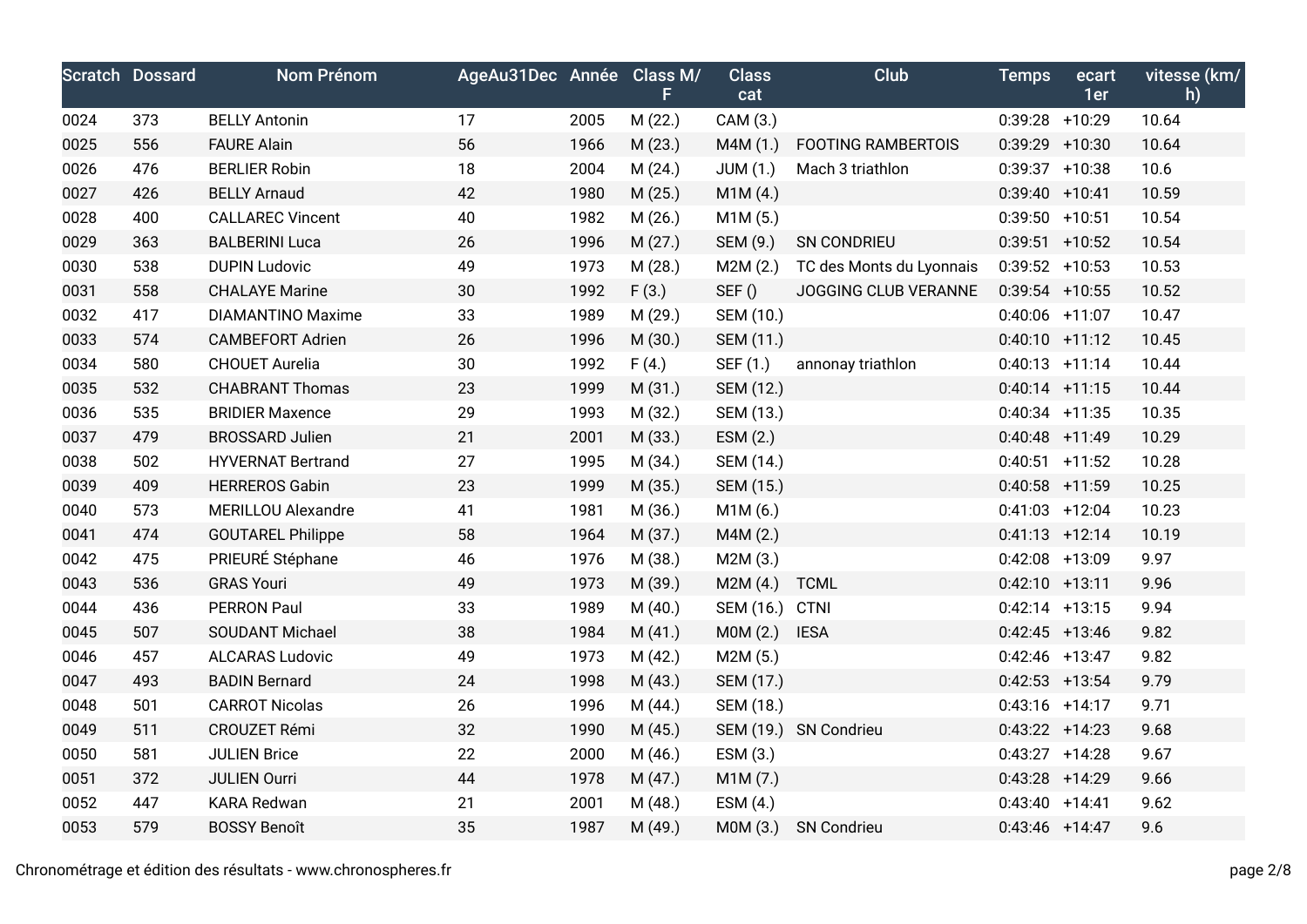|      | <b>Scratch Dossard</b> | Nom Prénom                | AgeAu31Dec Année Class M/ |      |         | <b>Class</b>              | Club                                     | <b>Temps</b>      | ecart | vitesse (km/ |
|------|------------------------|---------------------------|---------------------------|------|---------|---------------------------|------------------------------------------|-------------------|-------|--------------|
|      |                        |                           |                           |      | F.      | cat                       |                                          |                   | 1er   | h)           |
| 0054 | 455                    | <b>BEJUY Guillaume</b>    | 38                        | 1984 | M(50.)  | MOM(4.)                   |                                          | $0:43:46$ +14:48  |       | 9.59         |
| 0055 | 359                    | <b>LOUVIER Freddy</b>     | 29                        | 1993 | M(51.)  | SEM (20.)                 |                                          | $0:43:50$ +14:51  |       | 9.58         |
| 0056 | 398                    | <b>PERRIN Vincent</b>     | 40                        | 1982 | M (52.) | M1M(8.)                   |                                          | $0:44:22 + 15:23$ |       | 9.47         |
| 0057 | 549                    | <b>NOEL Nicolas</b>       | 31                        | 1991 | M(53.)  | SEM (21.)                 |                                          | $0:44:25$ +15:26  |       | 9.45         |
| 0058 | 524                    | <b>ESSERTIER Coralie</b>  | 36                        | 1986 | F(5.)   | MOM(1.)                   |                                          | $0:44:30 + 15:31$ |       | 9.44         |
| 0059 | 490                    | MORDACQ Yvan              | 35                        | 1987 | M(54.)  | MOM(5.)                   |                                          | $0:44:41$ +15:42  |       | 9.4          |
| 0060 | 575                    | <b>ZANARELLI Coralie</b>  | 33                        | 1989 | F(6.)   | SEF (2.)                  |                                          | $0:44:46$ +15:47  |       | 9.38         |
| 0061 | 376                    | CIPRO Jérôme              | 49                        | 1973 | M (55.) | M2M(6.)                   |                                          | $0:44:47$ +15:48  |       | 9.38         |
| 0062 | 469                    | <b>CHOMEL Damien</b>      | 40                        | 1982 | M(56.)  | M1M(9.)                   |                                          | $0:44:47$ +15:48  |       | 9.38         |
| 0063 | 513                    | <b>GAGET Marianne</b>     | 38                        | 1984 | F(7.)   | MOM(2.)                   | Matel                                    | $0:44:47$ +15:48  |       | 9.38         |
| 0064 | 522                    | <b>COMBE Cecile</b>       | 38                        | 1984 | F(8.)   | M0M (3.)                  | Ponté Trail                              | $0:44:51$ +15:52  |       | 9.36         |
| 0065 | 414                    | <b>VICTOIRE Romain</b>    | 25                        | 1997 | M(57.)  | SEM (22.)                 |                                          | $0:44:54$ +15:55  |       | 9.35         |
| 0066 | 485                    | <b>COURBOIS Louis</b>     | 26                        | 1996 | M (58.) | SEM (23.)                 |                                          | $0:45:18$ +16:19  |       | 9.27         |
| 0067 | 462                    | <b>FAVIER Nicolas</b>     | 26                        | 1996 | M (59.) | SEM (24.)                 |                                          | $0:45:29$ +16:30  |       | 9.23         |
| 0068 | 472                    | DE MACEDO Stephane        | 53                        | 1969 | M(60.)  | M3M (3.)                  | <b>FOOTING CLUB</b><br><b>RAMBERTOIS</b> | $0:45:33$ +16:34  |       | 9.22         |
| 0069 | 452                    | RIGOLLET Romain           | 35                        | 1987 | M(61.)  | MOM(6.)                   | <b>Run Frite</b>                         | $0:45:41$ +16:42  |       | 9.19         |
| 0070 | 419                    | <b>FERRERE Cedric</b>     | 41                        | 1981 | M(62.)  | M <sub>1</sub> M<br>(10.) |                                          | $0:45:53$ +16:54  |       | 9.15         |
| 0071 | 545                    | <b>BONNEFOND Marjorie</b> | 28                        | 1994 | F(9.)   | SEF (3.)                  |                                          | $0:46:01$ +17:02  |       | 9.12         |
| 0072 | 576                    | <b>BELLON Loïc</b>        | 33                        | 1989 | M(63.)  |                           | SEM (26.) SN Condrieu                    | $0:46:09$ +17:10  |       | 9.1          |
| 0073 | 406                    | <b>CHOLVY Antoine</b>     | 32                        | 1990 | M(64.)  |                           | SEM (25.) SN Condrieu                    | $0:46:09$ +17:10  |       | 9.1          |
| 0074 | 541                    | JUILLARD Charlene         | 34                        | 1988 | F(10.)  | SEF (4.)                  |                                          | $0:46:16$ +17:17  |       | 9.08         |
| 0075 | 392                    | <b>MICHOUDET Matthieu</b> | 40                        | 1982 | M(65.)  | M <sub>1</sub> M<br>(11.) |                                          | $0:46:17$ +17:18  |       | 9.07         |
| 0076 | 565                    | <b>DAULEU Loic</b>        | 38                        | 1984 | M(66.)  | M0M (7.)                  |                                          | $0:46:18$ +17:19  |       | 9.07         |
| 0077 | 512                    | <b>GRANGE Alexandre</b>   | 35                        | 1987 | M(67.)  | MOM(8.)                   | <b>JCV</b>                               | $0:46:23 +17:24$  |       | 9.05         |
| 0078 | 537                    | <b>GROS Clément</b>       | 33                        | 1989 | M(68.)  | SEM (27.)                 |                                          | $0:46:35$ +17:36  |       | 9.01         |
| 0079 | 481                    | <b>TALON Armand</b>       | 16                        | 2006 | M (69.) | CAM (4.)                  |                                          | $0:46:49$ +17:51  |       | 8.97         |
| 0080 | 471                    | <b>ESPEISSE Jean-Luc</b>  | 56                        | 1966 | M (70.) | M4M (3.)                  |                                          | $0:46:51$ +17:52  |       | 8.96         |
| 0081 | 438                    | MACHADO Jonathan          | 32                        | 1990 | M(71.)  |                           | SEM (28.) SN Condrieu                    | $0:46:59$ +18:00  |       | 8.94         |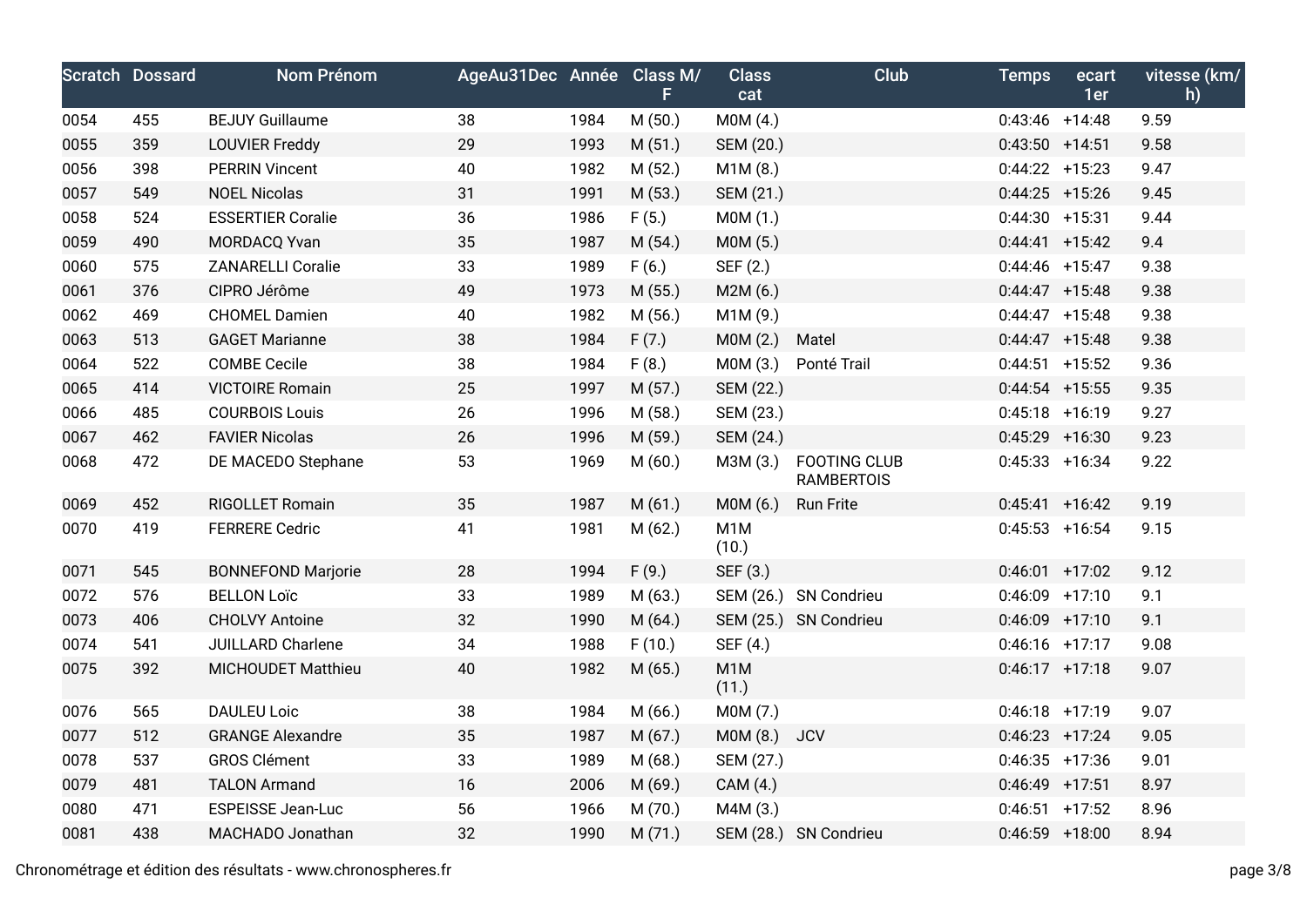|      | <b>Scratch Dossard</b> | Nom Prénom                  | AgeAu31Dec Année Class M/ |      |               | <b>Class</b>        | Club                   | <b>Temps</b>      | ecart<br>1er | vitesse (km/<br>h) |
|------|------------------------|-----------------------------|---------------------------|------|---------------|---------------------|------------------------|-------------------|--------------|--------------------|
| 0082 | 519                    | <b>PICARD Pierre</b>        | 49                        | 1973 | F.<br>M (72.) | cat<br>M2M (7.)     |                        | $0:47:03$ +18:04  |              | 8.93               |
| 0083 | 534                    | ROFSO Cécilia               | 28                        | 1994 | F(11.)        | SEF (5.)            |                        | $0:47:07$ +18:08  |              | 8.91               |
| 0084 | 386                    | <b>ROLLIN Thomas</b>        | 34                        | 1988 | M (73.)       | SEM (29.)           |                        | $0:47:12 +18:13$  |              | 8.9                |
| 0085 | 427                    | <b>VILLEVIEILLE Antoine</b> | 24                        | 1998 | M (74.)       | SEM (30.)           |                        | $0:47:35$ +18:36  |              | 8.82               |
| 0086 | 505                    | <b>GRUAU Clement</b>        | 30                        | 1992 | M (75.)       | SEM (31.) IESA      |                        | $0:47:55$ +18:56  |              | 8.76               |
| 0087 | 466                    | RAMOS-LOZANO Lorenzo        | 19                        | 2003 | M (76.)       | <b>JUM (2.)</b>     |                        | $0:48:16$ +19:17  |              | 8.7                |
| 0088 | 440                    |                             | 28                        | 1994 |               |                     |                        | $0:48:18$ +19:19  |              | 8.7                |
|      |                        | <b>CHASTELIERE Hugo</b>     |                           |      | M(77.)        | SEM (32.)           |                        |                   |              |                    |
| 0089 | 514                    | JULLIA Aurélia              | 25                        | 1997 | F(12.)        | SEF (6.)            |                        | $0:48:20 + 19:21$ |              | 8.69               |
| 0090 | 439                    | <b>BADIN Etienne</b>        | 29                        | 1993 | M (78.)       | SEM (33.)           |                        | $0:48:25$ +19:26  |              | 8.67               |
| 0091 | 478                    | <b>FARO Nathalie</b>        | 52                        | 1970 | F(13.)        | M3F (1.)            |                        | 0:48:38 +19:39    |              | 8.63               |
| 0092 | 550                    | <b>MESSONNIER Guy</b>       | 69                        | 1953 | M (79.)       | M6M (1.)            | <b>JCV</b>             | $0:49:04$ +20:05  |              | 8.56               |
| 0093 | 586                    | <b>COLIN Eloïse</b>         | 18                        | 2004 | F(14.)        | <b>JUF (1.)</b>     |                        | $0:49:10 + 20:11$ |              | 8.54               |
| 0094 | 504                    | <b>BERTHOUD Andy</b>        | 35                        | 1987 | M(80.)        | M0M (9.)            |                        | $0:49:10 + 20:11$ |              | 8.54               |
| 0095 | 484                    | <b>RENCUREL Olivier</b>     | 39                        | 1983 | M (81.)       | M0M<br>(10.)        |                        | $0:49:12 +20:13$  |              | 8.54               |
| 0096 | 547                    | <b>BAUDINOT Laurianne</b>   | 38                        | 1984 | F(15.)        | MOM(4.)             |                        | $0:49:15$ +20:17  |              | 8.53               |
| 0097 | 396                    | <b>TRONCHON Erika</b>       | 35                        | 1987 | F(16.)        | M0M (5.)            |                        | $0:49:16$ +20:17  |              | 8.52               |
| 0098 | 397                    | <b>LAFFONT Emilie</b>       | 38                        | 1984 | F(17.)        | MOM(6.)             |                        | $0:49:17$ +20:19  |              | 8.52               |
| 0099 | 525                    | <b>COIRAULT Laëtitia</b>    | 34                        | 1988 | F(18.)        | SEF (7.)            | <b>LEO LAGRANGE</b>    | $0:49:21 + 20:22$ |              | 8.51               |
| 0100 | 546                    | <b>METGE Christian</b>      | 68                        | 1954 | M (82.)       | M6M (2.)            |                        | $0:49:35$ +20:36  |              | 8.47               |
| 0101 | 418                    | <b>METGE Caroline</b>       | 41                        | 1981 | F(19.)        | M1F(1.)             |                        | $0:49:35$ +20:36  |              | 8.47               |
| 0102 | 399                    | PARET Laurène               | 25                        | 1997 | F(20.)        | SEF (8.)            |                        | $0:50:30 +21:31$  |              | 8.31               |
| 0103 | 572                    | <b>LAROCHE Flavie</b>       | 18                        | 2004 | F(21.)        | JUF(2.)             |                        | $0:50:33$ +21:34  |              | 8.31               |
| 0104 | 428                    | <b>PARRIEL Pauline</b>      | 29                        | 1993 | F(22.)        | SEF (9.)            |                        | $0:50:37 +21:38$  |              | 8.3                |
| 0105 | 456                    | JIDOUARD Ondine             | 39                        | 1983 | F(23.)        | M0M (7.)            |                        | $0:50:41 +21:42$  |              | 8.29               |
| 0106 | 382                    | DELAY-GOYET Noémie          | 22                        | 2000 | F(24.)        | ESF (1.)            |                        | $0:50:44$ +21:45  |              | 8.28               |
| 0107 | 384                    | <b>CHABERT Patrick</b>      | 57                        | 1965 | M (83.)       | M4M(4.)             | <b>USEAB</b>           | $0:50:46$ +21:47  |              | 8.27               |
| 0108 | 355                    | <b>VUILLEMIN Oceane</b>     | 33                        | 1989 | F(25.)        | SEF (10.)           | <b>CHAVANAY BASKET</b> | $0:50:46$ +21:47  |              | 8.27               |
| 0109 | 360                    | <b>SERVE Marion</b>         | 30                        | 1992 | F(26.)        | SEF (11.)           |                        | $0:51:06$ +22:07  |              | 8.22               |
| 0110 | 560                    | <b>IRAZOQUI Pierre</b>      | 37                        | 1985 | M (84.)       | <b>M0M</b><br>(11.) |                        | $0:51:19$ +22:20  |              | 8.18               |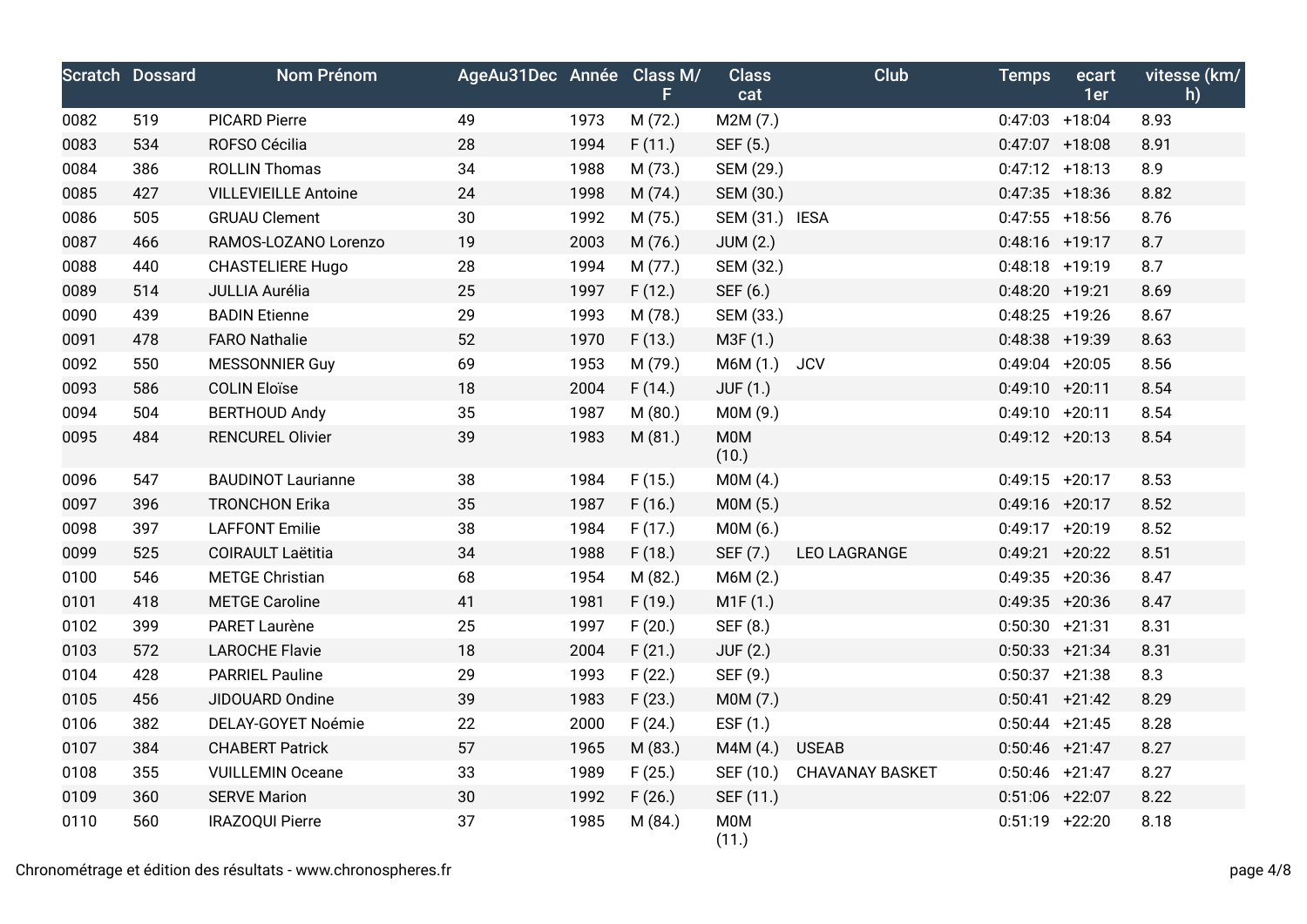|      | <b>Scratch Dossard</b> | Nom Prénom                          | AgeAu31Dec Année Class M/ |      | F.      | <b>Class</b><br>cat       | <b>Club</b>               | <b>Temps</b>      | ecart<br>1er | vitesse (km/<br>h) |
|------|------------------------|-------------------------------------|---------------------------|------|---------|---------------------------|---------------------------|-------------------|--------------|--------------------|
| 0111 | 480                    | <b>MAZELPEUX Clement</b>            | 56                        | 1966 | M (85.) | M4M (5.)                  |                           | $0:51:19$ +22:20  |              | 8.18               |
| 0112 | 416                    | <b>JULIEN Didier</b>                | 52                        | 1970 | M (86.) | M3M (4.)                  |                           | $0:51:19$ +22:20  |              | 8.18               |
| 0113 | 412                    | <b>CREBASSA Thierry</b>             | 53                        | 1969 | M (87.) | M3M (5.)                  |                           | $0:51:23$ +22:24  |              | 8.17               |
| 0114 | 404                    | <b>CHAMPIN Thierry</b>              | 55                        | 1967 | M (88.) | M4M (6.)                  | SN CONDRIEU               | $0:51:23$ +22:24  |              | 8.17               |
| 0115 | 533                    | <b>LIGNIE Christopher</b>           | 26                        | 1996 | M (89.) | SEM (34.)                 |                           | $0:51:35$ +22:37  |              | 8.14               |
| 0116 | 395                    | <b>DAMON Catherine</b>              | 63                        | 1959 | F(27.)  | M5F (1.)                  |                           | $0:51:57$ +22:58  |              | 8.08               |
| 0117 | 567                    | POTILLON Audrey                     | 30                        | 1992 | F(28.)  | SEF (12.)                 |                           | $0:52:07$ +23:08  |              | 8.06               |
| 0118 | 429                    | <b>FONTAINE Saskia</b>              | 29                        | 1993 | F(29.)  | SEF (13.)                 |                           | $0:52:21$ +23:22  |              | 8.02               |
| 0119 | 402                    | <b>BERLAND Benjamin</b>             | 36                        | 1986 | M (90.) | <b>M0M</b><br>(12.)       |                           | $0:52:28$ +23:29  |              | $\,8\,$            |
| 0120 | 463                    | <b>FAURIE Estelle</b>               | 34                        | 1988 | F(30.)  | SEF (14.)                 |                           | $0:52:45$ +23:46  |              | 7.96               |
| 0121 | 464                    | <b>FAURIE Sylvia</b>                | 31                        | 1991 | F(31.)  | SEF (15.)                 |                           | $0:52:46$ +23:47  |              | 7.96               |
| 0122 | 391                    | <b>FAVRE Virginie</b>               | 39                        | 1983 | F(32.)  | M0M (8.)                  |                           | $0:53:08$ +24:09  |              | 7.9                |
| 0123 | 433                    | SCHEMLA Benjamin                    | 31                        | 1991 | M (91.) | SEM (35.)                 |                           | $0:53:13 + 24:14$ |              | 7.89               |
| 0124 | 551                    | REPPERT Raphaël                     | 21                        | 2001 | M (92.) | ESM (5.)                  |                           | $0:53:21 +24:22$  |              | 7.87               |
| 0125 | 437                    | <b>OLLIER Florine</b>               | 32                        | 1990 | F(33.)  | SEF (16.)                 |                           | $0:53:23 +24:24$  |              | 7.87               |
| 0126 | 380                    | <b>FANJAT Sandrine</b>              | 42                        | 1980 | F(34.)  | M1F(2.)                   | JOGGING CLUB VERANNE      | $0:53:26$ +24:27  |              | 7.86               |
| 0127 | 543                    | <b>MORAND Emilie</b>                | 40                        | 1982 | F(35.)  | M1F(3.)                   |                           | $0:53:40 +24:41$  |              | 7.83               |
| 0128 | 544                    | <b>MORAND Yoann</b>                 | 41                        | 1981 | M (93.) | M <sub>1</sub> M<br>(12.) |                           | $0:53:40 +24:41$  |              | 7.83               |
| 0129 | 357                    | <b>KOERTGE Vanessa</b>              | 31                        | 1991 | F(36.)  | SEF (17.)                 |                           | $0:53:51$ +24:52  |              | 7.8                |
| 0130 | 557                    | <b>FAURE Sylvie</b>                 | 54                        | 1968 | F(37.)  | M3F (2.)                  | <b>FOOTING RAMBERTOIS</b> | $0:53:51$ +24:52  |              | 7.8                |
| 0131 | 517                    | <b>GAVAT Stéphanie</b>              | 53                        | 1969 | F(38.)  | M3F (3.)                  | Du Suzon à la Varèze      | $0:53:53$ +24:54  |              | 7.79               |
| 0132 | 454                    | <b>LOUCONI Loic</b>                 | 46                        | 1976 | M (94.) | M2M(8.)                   |                           | $0:53:58$ +25:00  |              | 7.78               |
| 0133 | 516                    | RUFFINO Célia                       | 31                        | 1991 | F(39.)  | SEF (18.)                 |                           | $0:54:03$ +25:04  |              | 7.77               |
| 0134 | 459                    | <b>NEIGE Cécilia</b>                | 31                        | 1991 | F(40.)  | SEF (19.)                 |                           | $0:54:03$ +25:05  |              | 7.77               |
| 0135 | 571                    | <b>CARRIER Juliette</b>             | 18                        | 2004 | F(41.)  | JUF (3.)                  |                           | $0:54:04$ +25:05  |              | 7.77               |
| 0136 | 587                    | <b>CARRIER Jacques</b>              | 57                        | 1965 | M (95.) | M4M (7.)                  |                           | $0:54:04$ +25:05  |              | 7.77               |
| 0137 | 470                    | <b>DEHAINAULT Caroline</b>          | 38                        | 1984 | F(42.)  | M0M (9.)                  |                           | $0:54:43$ +25:44  |              | 7.67               |
| 0138 | 520                    | FRANÇOIS DIT CHRISTOPHE<br>Clarisse | 29                        | 1993 | F(43.)  | SEF (20.)                 |                           | $0:55:03$ +26:04  |              | 7.63               |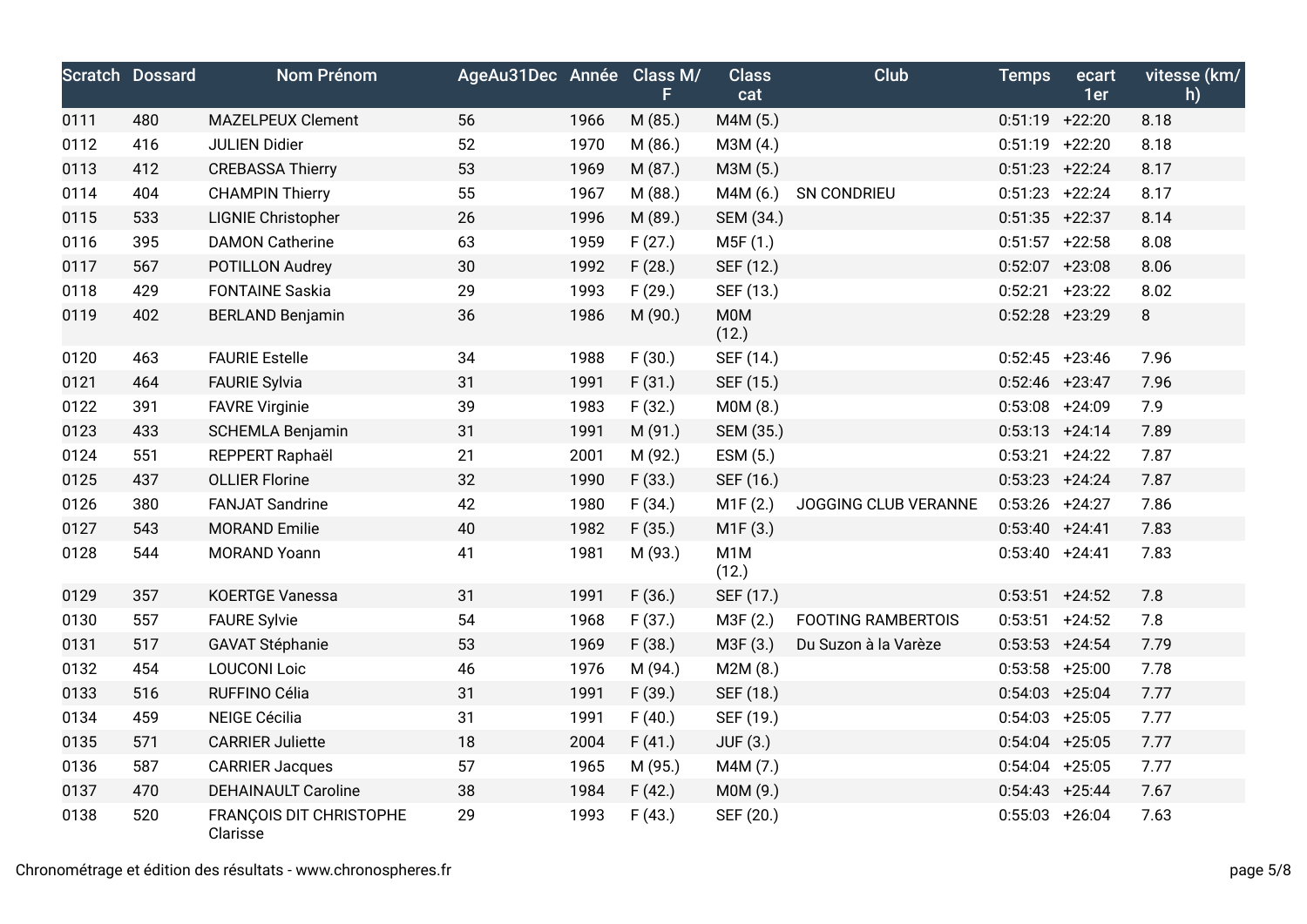|      | <b>Scratch Dossard</b> | Nom Prénom                     | AgeAu31Dec Année Class M/ |      | F.       | <b>Class</b><br>cat       | <b>Club</b> | <b>Temps</b>      | ecart<br>1er      | vitesse (km/<br>h) |
|------|------------------------|--------------------------------|---------------------------|------|----------|---------------------------|-------------|-------------------|-------------------|--------------------|
| 0139 | 389                    | <b>DENIS Eric</b>              | 52                        | 1970 | M (96.)  | M3M (6.)                  |             | $0:55:15$ +26:16  |                   | 7.6                |
| 0140 | 503                    | <b>DESNEIGES Stéphanie</b>     | 41                        | 1981 | F(44.)   | M1F(4.)                   |             | $0:55:25$ +26:26  |                   | 7.58               |
| 0141 | 430                    | <b>CLIDASSOU Anne-Béatrice</b> | 49                        | 1973 | F(45.)   | M2F(1.)                   |             |                   | $0:55:27$ +26:28  | 7.57               |
| 0142 | 442                    | <b>SKIBA Clarisse</b>          | 27                        | 1995 | F(46.)   | SEF (21.)                 |             | $0:55:36$ +26:37  |                   | 7.55               |
| 0143 | 441                    | <b>BERLIER Quentin</b>         | 28                        | 1994 | M (97.)  | SEM (36.)                 |             | $0:55:36$ +26:37  |                   | 7.55               |
| 0144 | 494                    | AMOR Jérome                    | 44                        | 1978 | M (98.)  | M <sub>1</sub> M<br>(13.) |             |                   | $0:55:37$ +26:38  | 7.55               |
| 0145 | 358                    | <b>DAVIN Yann</b>              | 25                        | 1997 | M (99.)  | SEM (37.)                 |             | $0:57:02 +28:03$  |                   | 7.36               |
| 0146 | 499                    | MENUT Aurélien                 | 38                        | 1984 | M (100.) | M0M<br>(13.)              |             |                   | $0:57:03$ +28:04  | 7.36               |
| 0147 | 498                    | DIEUDONNE Véronique            | 59                        | 1963 | F(47.)   | M4F (1.)                  |             | $0:57:22 + 28:23$ |                   | 7.32               |
| 0148 | 368                    | <b>GRIMBICHLER Cédric</b>      | 45                        | 1977 | M (101.) | M2M (9.)                  |             | $0:57:23$ +28:24  |                   | 7.32               |
| 0149 | 527                    | LOMBARD-DONNET Aurélie         | 32                        | 1990 | F(48.)   | SEF (22.)                 |             | $0:57:48$ +28:49  |                   | 7.27               |
| 0150 | 526                    | TITO Mishka                    | 29                        | 1993 | M (102.) | SEM (38.)                 |             | $0:57:48$ +28:49  |                   | 7.27               |
| 0151 | 528                    | <b>VALOUR Celine</b>           | 33                        | 1989 | F(49.)   | SEF (23.)                 |             | $0:58:42 +29:43$  |                   | 7.15               |
| 0152 | 364                    | <b>MAYANT Marie</b>            | 44                        | 1978 | F(50.)   | M1F (5.)                  | <b>JCV</b>  | $0:58:42 +29:43$  |                   | 7.15               |
| 0153 | 563                    | <b>DERSIGNY Evelyne</b>        | 46                        | 1976 | F(51.)   | M2F(2.)                   |             |                   | $0:58:58$ +29:59  | 7.12               |
| 0154 | 473                    | <b>DUTOT Sonia</b>             | 47                        | 1975 | F(52.)   | M2F (3.)                  |             | $0:59:05$ +30:06  |                   | 7.11               |
| 0155 | 561                    | <b>BESNIER Sylvie</b>          | 49                        | 1973 | F(53.)   | M2F(4.)                   |             |                   | $0:59:11 + 30:12$ | 7.1                |
| 0156 | 548                    | <b>BERTON Vincent</b>          | 48                        | 1974 | M (103.) | M2M<br>(10.)              |             |                   | $0:59:15$ +30:16  | 7.09               |
| 0157 | 552                    | <b>MASI Audrey</b>             | 45                        | 1977 | F(54.)   | M <sub>2</sub> F (5.)     |             | $0:59:15$ +30:16  |                   | 7.09               |
| 0158 | 583                    | <b>CORNCI Johanne</b>          | 32                        | 1990 | F(55.)   | SEF (24.)                 |             | $0:59:29$ +30:30  |                   | 7.06               |
| 0159 | 431                    | <b>GUILLON Jean-Francois</b>   | 57                        | 1965 | M (104.) | M4M (8.)                  |             | $0:59:49$ +30:50  |                   | 7.02               |
| 0160 | 482                    | <b>RIGAULT Emilie</b>          | 25                        | 1997 | F(56.)   | SEF (25.)                 |             |                   | $0:59:51$ +30:52  | 7.02               |
| 0161 | 356                    | <b>RICHARD Inès</b>            | 24                        | 1998 | F(57.)   | SEF (26.)                 | SN Condrieu |                   | $0:59:57$ +30:58  | $7\overline{ }$    |
| 0162 | 566                    | <b>GROS Yael</b>               | 34                        | 1988 | M (105.) | SEM (39.)                 |             | $0:59:57$ +30:58  |                   | $\overline{7}$     |
| 0163 | 500                    | <b>BREYSSE Léa</b>             | 26                        | 1996 | F(58.)   | SEF (27.)                 |             | $0:59:58$ +30:59  |                   | $7\overline{ }$    |
| 0164 | 377                    | MATTIO Émilie                  | 39                        | 1983 | F(59.)   | M0M<br>(10.)              |             | $1:00:00$ +31:01  |                   | $\overline{7}$     |
| 0165 | 378                    | <b>DOUCHIN Jerome</b>          | 45                        | 1977 | M (106.) | M2M<br>(11.)              |             | $1:00:00$ +31:01  |                   | $\overline{7}$     |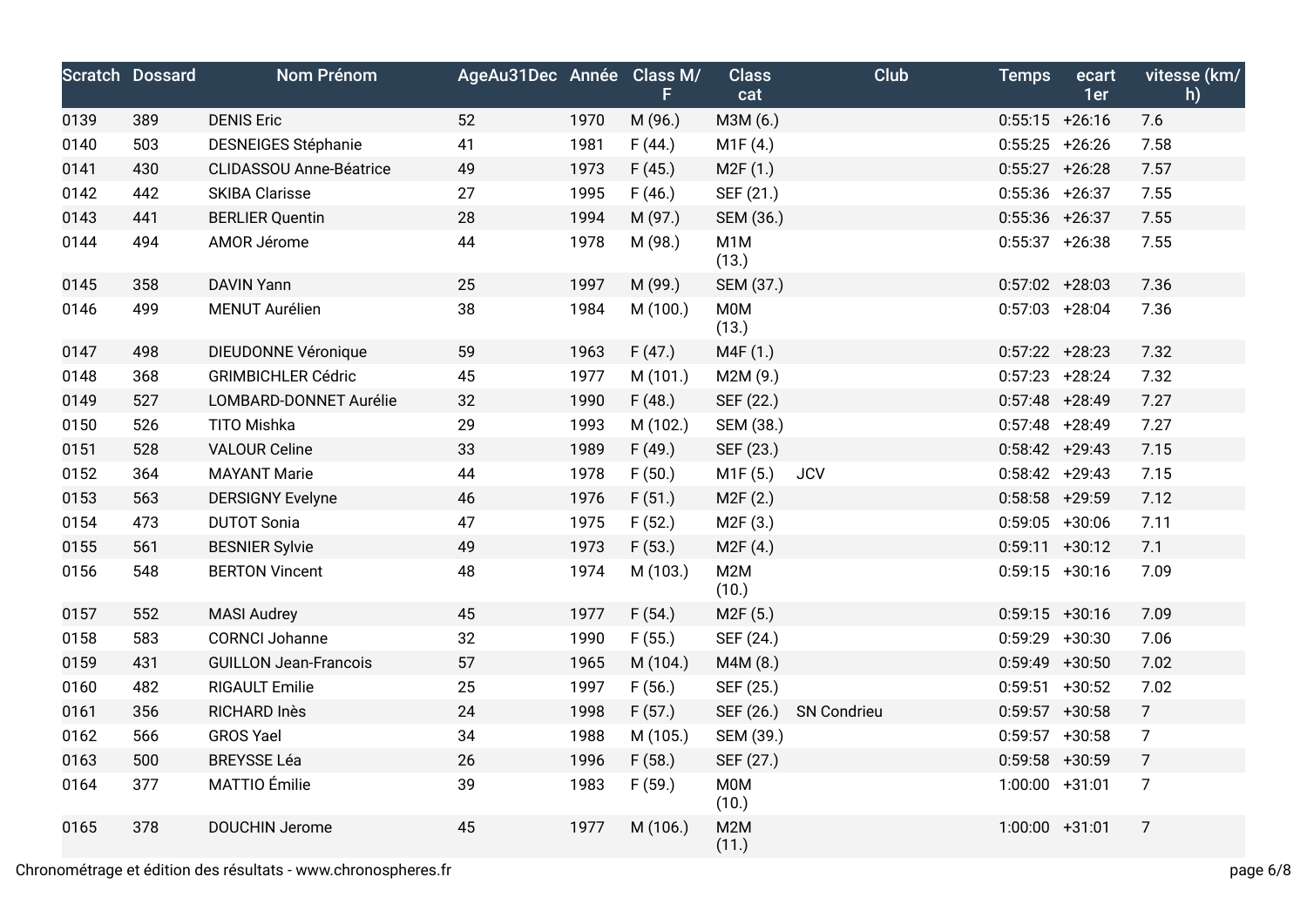|      | <b>Scratch Dossard</b> | Nom Prénom                | AgeAu31Dec Année Class M/ |      | F.       | <b>Class</b><br>cat   | Club                  | <b>Temps</b>      | ecart<br>1er | vitesse (km/<br>h) |
|------|------------------------|---------------------------|---------------------------|------|----------|-----------------------|-----------------------|-------------------|--------------|--------------------|
| 0166 | 432                    | <b>CHOMAT Norbert</b>     | 53                        | 1969 | M (107.) | M3M (7.)              |                       | $1:00:03$ +31:04  |              | 6.99               |
| 0167 | 379                    | <b>GAY Axelle</b>         | 32                        | 1990 | F(60.)   | SEF (28.)             |                       | $1:00:10$ +31:11  |              | 6.98               |
| 0168 | 367                    | <b>BRUY Adeline</b>       | 34                        | 1988 | F(61.)   | SEF (29.)             |                       | $1:00:14$ +31:15  |              | 6.97               |
| 0169 | 445                    | <b>DÉFONT Aline</b>       | 36                        | 1986 | F(62.)   | M0M<br>(11.)          |                       | $1:00:14$ +31:15  |              | 6.97               |
| 0170 | 450                    | <b>CARCEL Charline</b>    | 32                        | 1990 | F(63.)   | SEF (30.)             |                       | $1:01:16$ +32:17  |              | 6.85               |
| 0171 | 451                    | <b>JOURDAN Charlotte</b>  | 35                        | 1987 | F(64.)   | <b>MOM</b><br>(12.)   |                       | $1:01:18$ +32:19  |              | 6.85               |
| 0172 | 465                    | OLIVA Célia               | 21                        | 2001 | F(65.)   | EST(2.)               |                       | $1:01:30$ +32:32  |              | 6.83               |
| 0173 | 518                    | <b>SCHUCK Jean-Luc</b>    | 50                        | 1972 | M (108.) | M3M (8.)              |                       | $1:01:47$ +32:48  |              | 6.8                |
| 0174 | 559                    | <b>CARCEL Alain</b>       | 59                        | 1963 | M (109.) | M4M (9.)              | Rhodia Club Triathlon | 1:01:48 +32:49    |              | $6.8\,$            |
| 0175 | 449                    | <b>FERRER Marie</b>       | 27                        | 1995 | F(66.)   | SEF (31.)             |                       | $1:01:50 +32:51$  |              | 6.79               |
| 0176 | 423                    | <b>GARCIA Angeline</b>    | 42                        | 1980 | F(67.)   | M1F(6.)               |                       | 1:02:19 +33:21    |              | 6.74               |
| 0177 | 424                    | <b>BESSET Florence</b>    | 43                        | 1979 | F(68.)   | M1F(7.)               |                       | 1:02:20 +33:21    |              | 6.74               |
| 0178 | 353                    | RACHEDI Émilie            | 35                        | 1987 | F(69.)   | <b>M0M</b><br>(13.)   |                       | 1:03:06 +34:07    |              | 6.65               |
| 0179 | 369                    | <b>GRIMBICHLER Noemie</b> | 42                        | 1980 | F(70.)   | M1F (8.)              |                       | $1:03:15$ +34:16  |              | 6.64               |
| 0180 | 410                    | <b>VINCIANE Delpierre</b> | 43                        | 1979 | F(71.)   | M1F (9.)              |                       | $1:03:15$ +34:16  |              | 6.64               |
| 0181 | 401                    | <b>LAIGNEL Marie ange</b> | 44                        | 1978 | F(72.)   | M1F (10.)             |                       | 1:03:34 +34:35    |              | 6.61               |
| 0182 | 486                    | <b>REYNAUD Marie</b>      | 36                        | 1986 | F(73.)   | <b>M0M</b><br>(14.)   |                       | $1:04:10 + 35:11$ |              | 6.54               |
| 0183 | 434                    | CHAZOT Eléonore           | 33                        | 1989 | F(74.)   | SEF (32.)             |                       | $1:04:22 +35:23$  |              | 6.52               |
| 0184 | 435                    | <b>RICHARD Aude</b>       | 33                        | 1989 | F(75.)   | SEF (33.)             |                       | $1:04:24$ +35:25  |              | 6.52               |
| 0185 | 371                    | <b>TOURBIER David</b>     | 51                        | 1971 | M (110.) | M3M (9.)              |                       | 1:04:38 +35:39    |              | $6.5$              |
| 0186 | 483                    | <b>RICHARD Muriel</b>     | 56                        | 1966 | F(76.)   | M4F (2.)              |                       | $1:06:23 +37:24$  |              | 6.33               |
| 0187 | 460                    | <b>FLAVIN Gilles</b>      | 56                        | 1966 | M (111.) | M4M<br>(10.)          |                       | $1:06:26$ +37:27  |              | 6.32               |
| 0188 | 421                    | QUINQUINET Emmeline       | 49                        | 1973 | F(77.)   | M2F(6.)               |                       | $1:06:27$ +37:28  |              | 6.32               |
| 0189 | 422                    | <b>GUYOT Sabine</b>       | 54                        | 1968 | F(78.)   | M3F (4.)              |                       | 1:06:28 +37:29    |              | 6.32               |
| 0190 | 374                    | <b>DOUHERET Nathalie</b>  | 51                        | 1971 | F (79.)  | M3F (5.)              |                       | 1:07:39 +38:40    |              | 6.21               |
| 0191 | 375                    | <b>AURELY Emilie</b>      | 46                        | 1976 | F(80.)   | M <sub>2</sub> F (7.) |                       | 1:07:40 +38:41    |              | 6.21               |
| 0192 | 411                    | <b>HERNANDEZ Morgane</b>  | 37                        | 1985 | F(81.)   | M0M                   |                       | $1:07:50$ +38:51  |              | 6.19               |

Chronométrage et édition des résultats - www.chronospheres.fr page 7/8